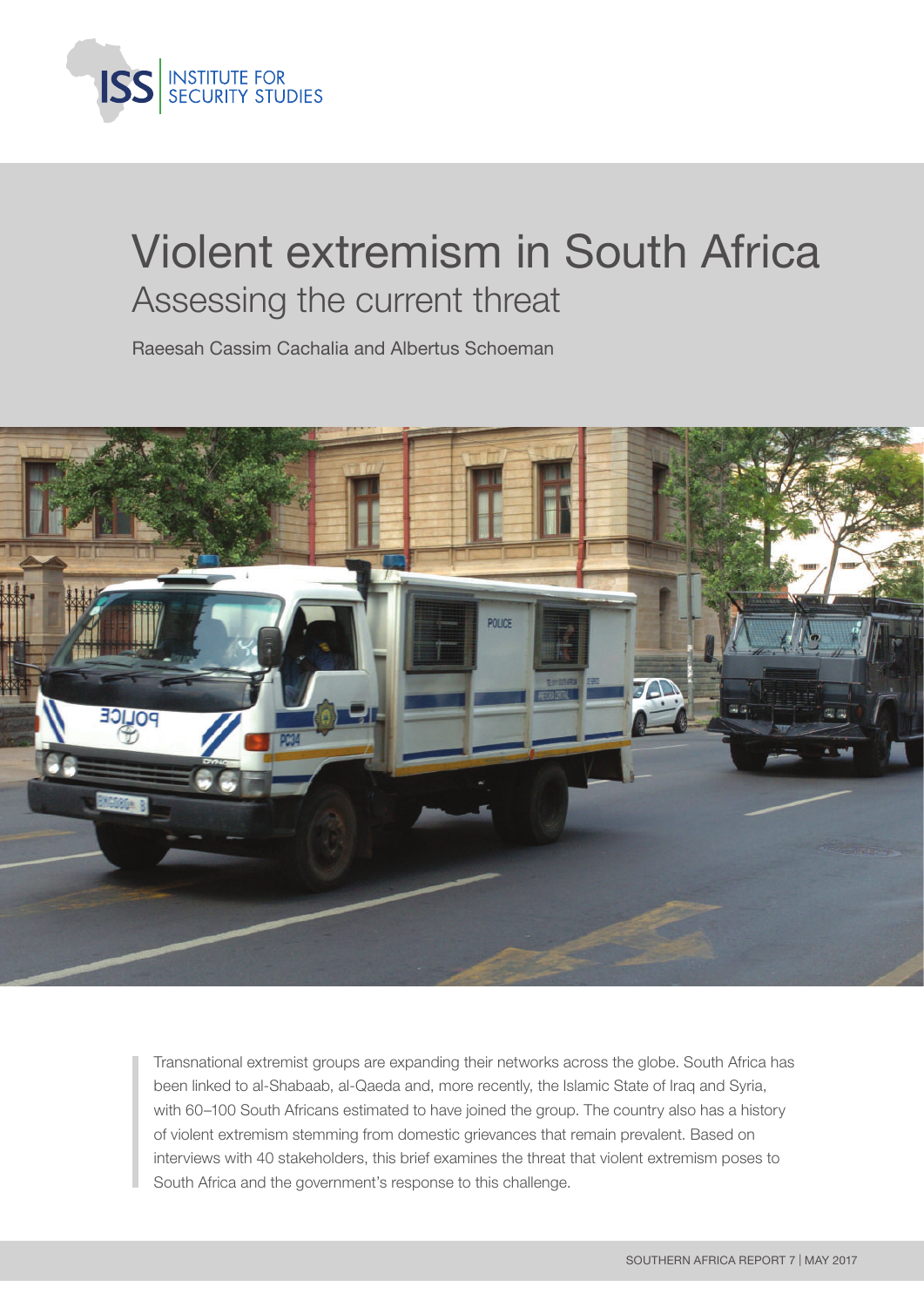#### Recommendations

- Government and civil society should endeavour to better understand the nature of violent extremism, the threat it poses and the ways in which it may evolve, to ensure adequate responses are developed.
- The state and civil society should emphasise anticorruption policies.
- The up-skilling of intelligence and security personnel needs to be prioritised in order to deal with the evolving nature of the threats.
- Government and civil society should find effective ways of fostering greater social cohesion and inclusivity.
- Youth must be encouraged to constructively engage with the government and broader society regarding the challenges they face. Education is key.
- Government should increase engagement and cooperation with foreign states on the question of violent extremism.
- Government and communities should continue to work together to address radicalisation and recruitment.
- Government and the media should work towards responsible public communication on issues around violent extremism.

Recent years have shown the threat of violent extremism to be increasingly fluid in nature, and this development has challenged states to review their approach to the issue. While South Africa has not experienced a terrorist attack in over a decade, it is not immune to the global challenges posed by violent extremism.

In the years following the 9/11 attacks in the United States (US), several allegations have emerged linking South Africa to international extremist organisations, along with incidents suggesting that South Africa has served as an operational base for individuals connected to extremist groups abroad. In addition, terror alerts issued by the US Diplomatic Mission to South Africa over the last two years have caused concern over potential attacks in the country. In 2014 the reach of international extremism became evident when reports emerged of South Africans travelling to the Middle East to join the Islamic State of Iraq and Syria (ISIS).

South Africa has also faced local extremist threats, with the last known plot thwarted in 2012 when a far-right group planned an attack on the African National Congress' National Conference in Manguang.1 Collectively, these events have raised a number of questions around violent extremism in South Africa and the state's capacity to respond. While the threats previously posed by domestic extremist groups have diminished, new concerns have emerged relating to international extremist groups.

This policy brief provides an overview of South Africa's post-apartheid experience of violent extremism and assesses the threat that violent extremism currently poses to the country. It also provides a brief overview of government responses to the challenge and highlights emerging concerns for violent extremism in South Africa.

This policy brief examines preventing violent extremism as it relates to South Africa as an actor in the global community. This is one of a series of three focusing on violent extremism and South Africa.

#### Methodology

This study used publicly available documentation and qualitative, semi-structured interviews to explore the threat of violent extremism in South Africa. Court documents, research on extremist groups in South Africa and media reports were studied. Forty interviews were conducted in September and October 2016.

The study used a purposive sampling approach, selecting respondents on the basis of their familiarity with the topics of extremism, security, and South African politics and society. Respondents included government officials, civil society members, security analysts, academics, members of the diplomatic corps and community leaders.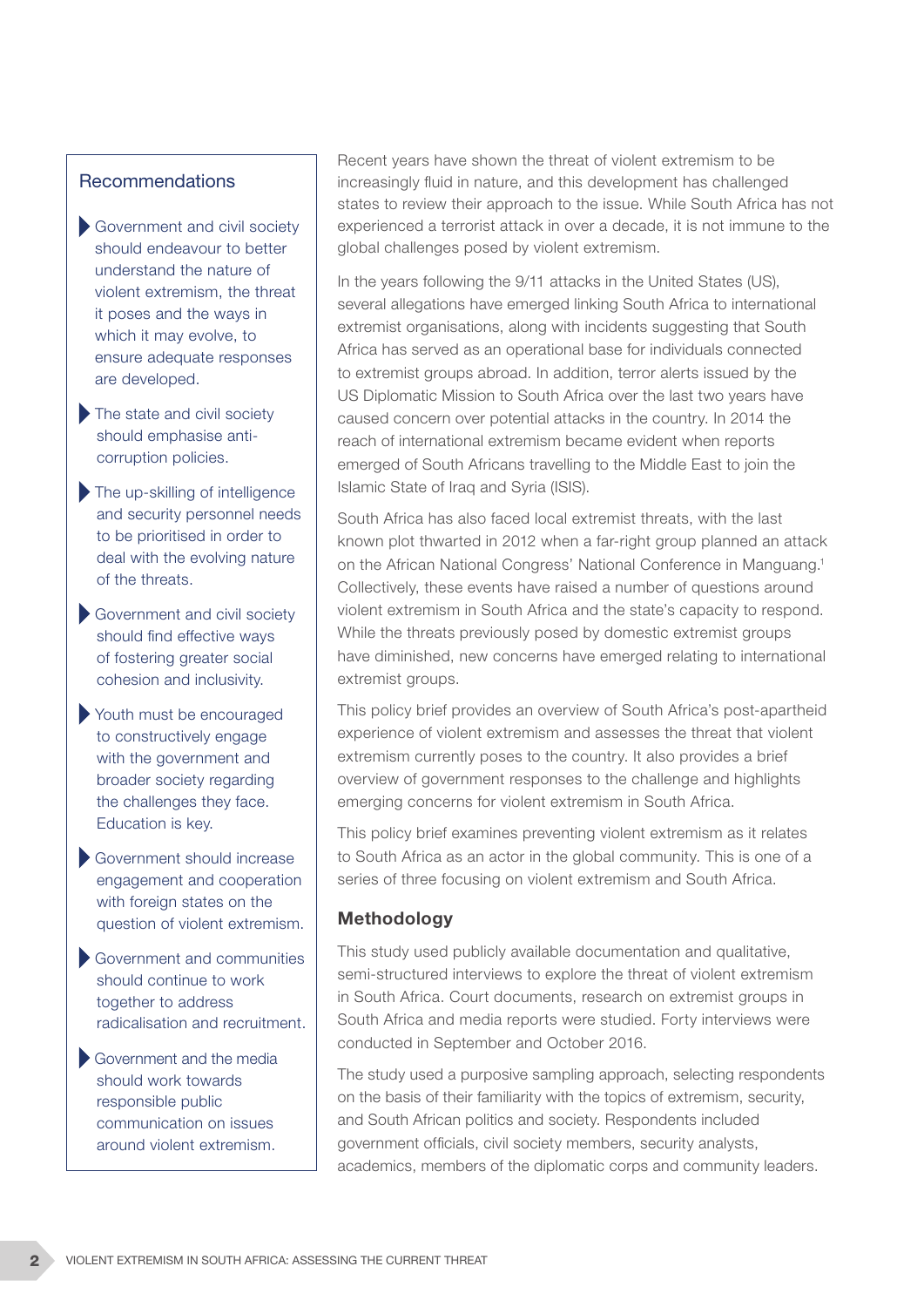Among the government officials interviewed were members of the various security and intelligence agencies tasked with national security at different operational levels, including the State Security Agency, the South African National Defence Force (SANDF) and units within the South African Police Service (SAPS). Officials from the Department of International Relations and Cooperation were also interviewed. Due to the sensitive nature of the topic, interviewees were offered the option of remaining anonymous.

## **Terminology**

Violent extremism and terrorism are problematic concepts without universally accepted definitions. For the purposes of this brief, violent extremism is understood as 'a willingness to use or support the use of violence to further particular beliefs, including those of a political, social or ideological nature and may include acts of terrorism'.2

With regard to terrorism, there are three common elements generally agreed upon that will define terrorism as used in this brief. These are: 1) the use or threat of violence, 2) directed at civilian or government targets, 3) for the purpose of intimidation or coercion for political, religious or ideological ends.3 The intent behind the perpetration of an act and the methods employed are key to determining whether an act is terrorist or criminal in nature.<sup>4</sup>

## Historical context of violent extremism in SA

## The far right

South Africa has an extensive and complex history of far-right extremism, dating back to the 1970s. Farright groups in the country have traditionally been based on Afrikaner nationalism, with many aimed at establishing an independent Afrikaner nation state, built on the notion of a shared language and religion, and a common Afrikaner history.<sup>5</sup> Crucial to the ideology of the far right is their shared Calvinist religion, often mixed with elements of prophecy and notions of a divine right to a 'Boer' Republic.<sup>6</sup> Throughout the apartheid era, various far-right groups carried out bomb attacks targeting black communities, liberal politicians and multiracial institutions.7 Such attacks continued into South Africa's democratic era post-1994.

South Africa's most prominent far-right group is the Afrikaner Weerstandsbeweging (AWB). In the early 1980s members of the AWB were convicted of terrorism after terrorist plots had been uncovered.<sup>8</sup> In the build-up to the 1994 elections the group carried out multiple attacks aimed at destabilising the country and disrupting its first multiracial elections – most notably, with a series of bombings on the eve of the elections that killed 20 people.<sup>9</sup>

Despite their failure to achieve their goals over the past two decades, members of the far right continue to hold secessionist sentiments or notions of reinstating white rule. Between 1994 and 2002 far-right groups were involved in various isolated incidents, including the bombing of a mosque and attempts to steal weapons and military equipment.<sup>10</sup> The largest attack carried out during this time was the so-called 'Worcester bombing' in 1996 where members of the Boere Aanvalstroepe, a far-right offshoot of the AWB, detonated two bombs, killing a woman and three children and injuring 67 people.<sup>11</sup>

# South Africa has an extensive and complex history of far-right extremism, dating back to the 1970s

In 2002 the far right resurfaced when the so-called Boeremag detonated eight bombs in Soweto, Johannesburg, seven of which destroyed railway lines while the eighth destroyed part of a mosque.<sup>12</sup> Twentythree suspects were charged with treason and acts of terrorism, sabotage and the possession of explosives and firearms.13 In total, 3 000 kg of explosives were seized in the arrests.<sup>14</sup>

In the marathon Boeremag trial it was revealed that the group had planned to assassinate South African icon Nelson Mandela in a roadside bombing.15 In the chaos that would presumably have ensued following Mandela's death, the group planned to seize power through a military coup.<sup>16</sup> Its plan to prompt a race war was based on the prophecies of an Anglo-Boer War era seer, Siener van Rensburg, who envisioned a future war between white and black in South Africa and prophesised the return of white rule following the war.17 This ideological foundation played an important role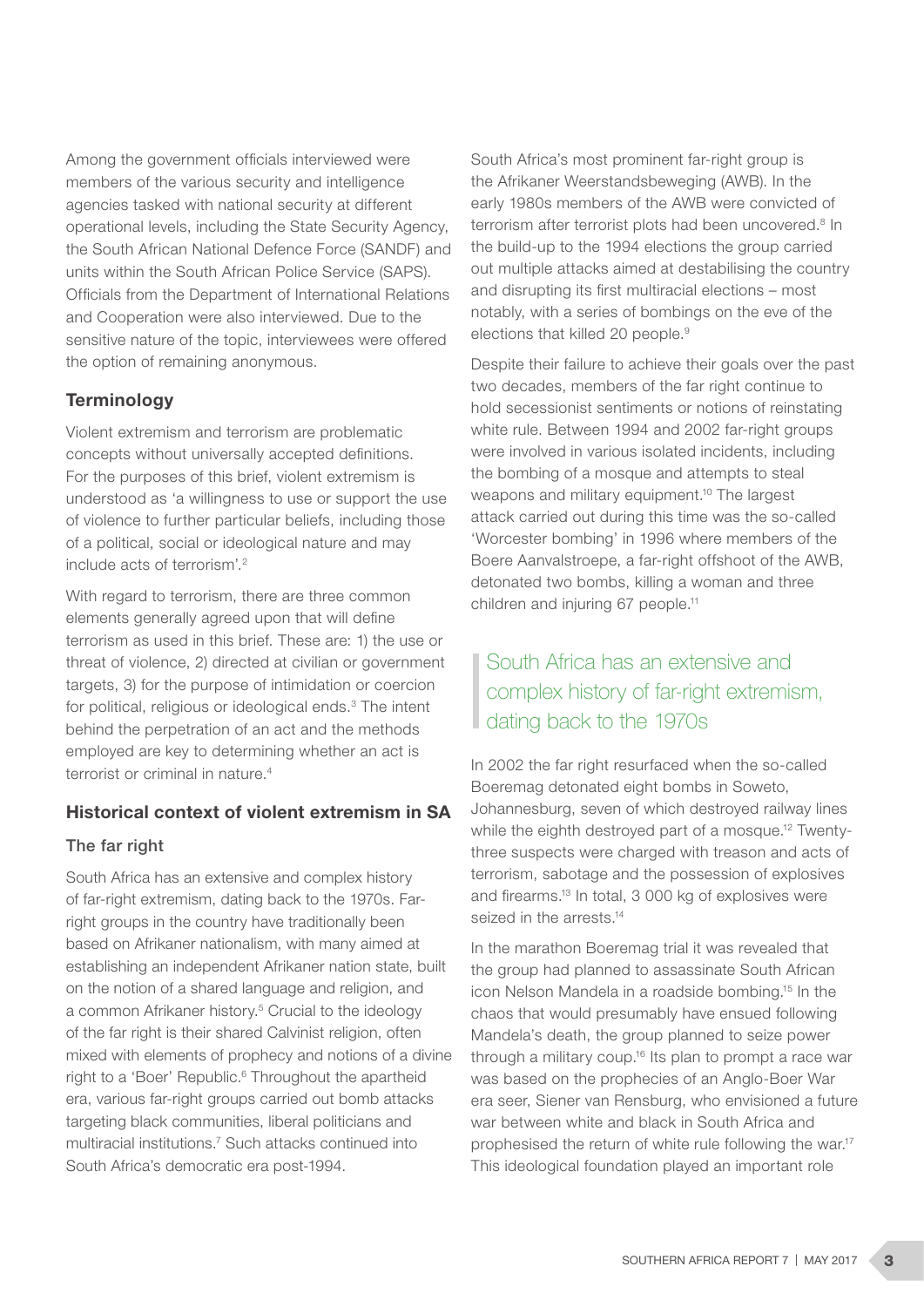in recruiting followers and forming the belief that they would indeed be able to seize control of the state. At the time, the Boeremag came to be seen as a primary threat to the survival of South Africa's democracy.18

#### People Against Gangsterism and Drugs

People Against Gangsterism and Drugs (Pagad) formed in 1995 as a popular movement promoting the empowerment of communities in opposition to the high levels of violent crime and drug usage in the Western Cape. Frustrated with the government's inability to deal with these issues, the group initially staged peaceful demonstrations aimed at pressuring the government to respond more firmly to its concerns.19

# Pagad carried out about 472 attacks involving shootings, petrol and pipe bombs, and grenades

Towards the end of 1996 Pagad's approach moved towards vigilantism and its rhetoric became increasingly militant. A turning point was reached when Pagad publically murdered Hard Livings gang leader Rashaad Staggie in a mass march on his house.20 Analysts attributed this militant change to the growing influence of the fundamentalist group Qibla.21 Qibla was a trained militant group formed in the 1980s that was inspired by the Iranian Revolution<sup>22</sup> and sought to implement a similar system of Islamic rule in South Africa.<sup>23</sup> Analysts believe that members associated with Qibla pushed Pagad's founders out of the organisation, leading to splits and a struggle for control of the group.<sup>24</sup>

Between 1996 and 1998 Pagad's activities became more violent as its militant arm, the G-Force, carried out attacks on restaurants, shopping centres, gay nightclubs and the investigative units and judges involved in cases dealing with Pagad members. The unit reportedly received military-style training and functioned on the basis of cells.25 The influence of Qibla also brought about changes in the focus of the group.

Towards 1999 and 2000 Pagad's attacks increasingly targeted public spaces and symbols representative of US interests – as seen in the bombing of the Planet

Hollywood restaurant – rather than drug dealers and gangsters. Its radical views also led to confrontations with members of the Muslim community who criticised its views and militant rhetoric, resulting in members of Pagad allegedly carrying out attacks on various Muslim community leaders.26

From December 1999 several Pagad members were sentenced on charges of murder, attempted murder, illegal possession of firearms and theft, with Pagad's national coordinator, Abdus-Salaam Ebrahim, sentenced to five years in jail for public violence. Between 1996 and 2000 Pagad's G-Force had carried out an estimated 472 attacks involving shootings, petrol and pipe bombs, and grenades.<sup>27</sup> After a raid on a G-Force cell in November 2000, in which the group was caught in possession of explosives, the bomb attacks stopped.<sup>28</sup>

#### Experiences with international extremist organisations

Evidence on South Africa's experiences with international extremist organisations largely relates to individuals associated with these extremist groups using the country to hide out, plan operations and potentially source funding. For example, there have been instances where individuals with links to al-Qaeda and al-Shabaab have been found in hiding in South Africa, leading to claims that the country has been used as a safe haven for extremists and their activities.29 Such evidence is, however, limited and difficult to verify, and can therefore not be held as an indication of larger trends or patterns. Selected cases of note are discussed below.

Henry Okah, the alleged leader of the Movement for the Emancipation of the Niger Delta (MEND), lived periodically in South Africa from 2003 and reportedly coordinated attacks in Nigeria and smuggling operations from South Africa.<sup>30</sup> In 2010 Okah was arrested in Johannesburg, a day after two car bombings in Abuja – which he was found to have orchestrated – had killed 12 people. $31$  In 2013 he was convicted in South Africa on 13 terrorism-related charges for his role in the Abuja and Warri bombings.<sup>32</sup>

The success of the Okah trial was significant in demonstrating South Africa's commitment to the suppression of terrorism and its ability to honour its obligations under international law.33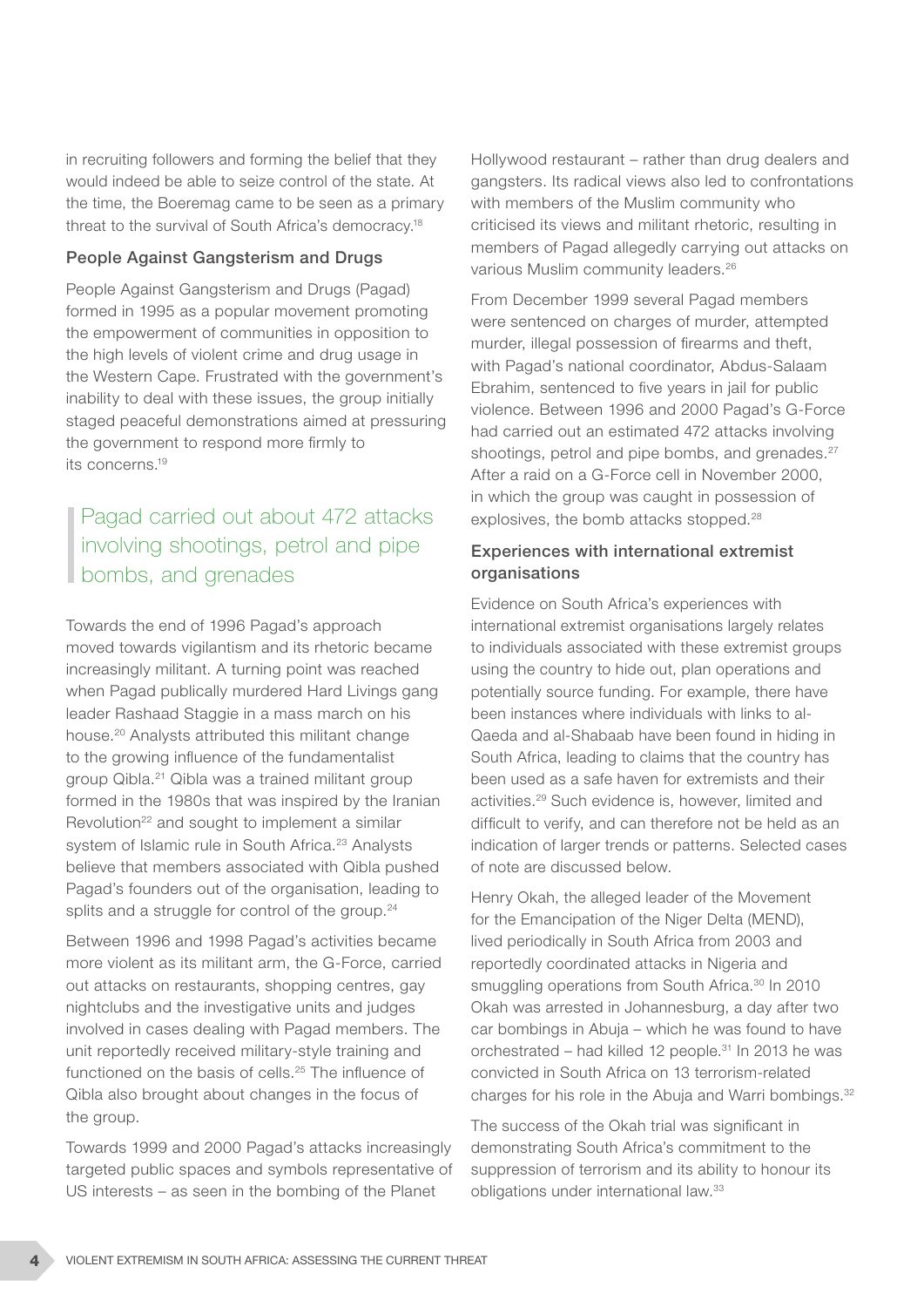#### Figure 1: Chronology of events related to international extremist groups in SA

| US embassy<br>issues a warning<br>of possible<br>terrorist attacks<br>in SA                                                                                                                                                                                                                                                                                                                                          | A 15-year-old girl<br>is taken off a flight<br>in Cape Town after<br>trying to fly to Syria<br>to join ISIS. A second<br>teenage girl reportedly<br>attempts the same | Around a dozen South<br>Africans are reportedly<br>deported from Turkey<br>for attempting to reach<br><b>Islamic State territory</b> | 2016         | US. Australia<br>and UK release<br>warnings of<br>possible terrorist<br>attacks in SA<br>March                                                                                                                                                                                                                                           | terrorist activity<br>July                                                        | Ibrahim and Fatima Patel.<br>and Brandon and Tony<br>Thulsie are arrested on<br>suspicion of planning                                                              | July                                                                                                                                                | Two suspects allegedly<br>linked to ISIS travelling<br>from Turkey to South<br>Africa are detained in<br>Turkey and South Africa          |  |
|----------------------------------------------------------------------------------------------------------------------------------------------------------------------------------------------------------------------------------------------------------------------------------------------------------------------------------------------------------------------------------------------------------------------|-----------------------------------------------------------------------------------------------------------------------------------------------------------------------|--------------------------------------------------------------------------------------------------------------------------------------|--------------|------------------------------------------------------------------------------------------------------------------------------------------------------------------------------------------------------------------------------------------------------------------------------------------------------------------------------------------|-----------------------------------------------------------------------------------|--------------------------------------------------------------------------------------------------------------------------------------------------------------------|-----------------------------------------------------------------------------------------------------------------------------------------------------|-------------------------------------------------------------------------------------------------------------------------------------------|--|
| March<br>September<br>April<br>Fazul Abdullah Mohammed, senior member of Al-Qaeda and leader<br>of the East African branch, is killed in Somalia and is found with a<br>South African passport                                                                                                                                                                                                                       |                                                                                                                                                                       |                                                                                                                                      | 2015<br>2013 | Henry Okah is sentenced to 24 years in jail on 13 charges<br>of terrorism<br>January<br>An al-Qaeda suspect is<br>Henry Okah is arrested in<br>Johannesburg accused of<br>arrested in Iraq reportedly<br>plotting attacks in South Africa<br>planning car bombings in<br>during the Soccer World Cup<br>Abuja, Nigeria<br>October<br>May |                                                                                   |                                                                                                                                                                    |                                                                                                                                                     |                                                                                                                                           |  |
| June<br>Fazul Abdullah Mohammed, senior member<br>of Al-Qaeda and leader of the East African<br>branch, is killed in Somalia and is found with a<br>South African passport<br>September<br>Mohammed Yassar Gulzar, a key planner in the plot to blow up flights<br>using liquid explosives in 2006, enters the UK from South Africa with<br>a fake South African passport after living in South Africa for two years |                                                                                                                                                                       |                                                                                                                                      | 2011<br>2010 |                                                                                                                                                                                                                                                                                                                                          |                                                                                   |                                                                                                                                                                    |                                                                                                                                                     |                                                                                                                                           |  |
|                                                                                                                                                                                                                                                                                                                                                                                                                      |                                                                                                                                                                       |                                                                                                                                      | 2009         | Intelligence Minister Ronnie<br>Kasrils warns of al-Qaeda<br>Samantha Lewthwaite, "White<br>members seeking refuge in<br>Widow", reportedly enters<br>SA and possibly attempting<br>South Africa for the first time                                                                                                                      |                                                                                   |                                                                                                                                                                    |                                                                                                                                                     |                                                                                                                                           |  |
|                                                                                                                                                                                                                                                                                                                                                                                                                      |                                                                                                                                                                       |                                                                                                                                      | 2008         | setting up networks<br>March                                                                                                                                                                                                                                                                                                             |                                                                                   | July                                                                                                                                                               |                                                                                                                                                     | Ibrahim Tantoush's                                                                                                                        |  |
| July<br>Zubair Ismail and<br>Feroz Ganchi are<br>arrested in Pakistan<br>reportedly in an al-<br>Qaeda safe house<br>with senior al-Qaeda                                                                                                                                                                                                                                                                            | An alleged terrorist<br>plot is reportedly<br>foiled days before<br>South Africa's<br>national elections.                                                             | Tantoush is arrested<br>for possession of fake<br>documents. Libya<br>requests extradition<br>on charges of                          | 2006         | Haroon Rashid<br>Aswat is<br>discovered living<br>in South Africa                                                                                                                                                                                                                                                                        | after leaving South<br>Africa and escaping<br>South African<br>surveillance       | Haroon Rashid Aswat Alleged Taliban<br>is arrested in Zambia<br>member Khalid<br>Rashid is arrested<br>and is allegedly<br>extraordinarily<br>rendered to Pakistan |                                                                                                                                                     | extradition to<br>Libya falls through<br>after the case<br>is dropped after<br>presidential consent<br>for extradition is not<br>received |  |
| commander Ahmed<br>Khalfan Ghailani                                                                                                                                                                                                                                                                                                                                                                                  | Suspects are<br>deported                                                                                                                                              | stealing gold for terror<br>financing                                                                                                | 2005         | June                                                                                                                                                                                                                                                                                                                                     | July                                                                              |                                                                                                                                                                    | October                                                                                                                                             | November                                                                                                                                  |  |
| September                                                                                                                                                                                                                                                                                                                                                                                                            | April                                                                                                                                                                 | March                                                                                                                                | 2004         |                                                                                                                                                                                                                                                                                                                                          | Saud Memon is arrested in<br>South Africa and allegedly<br>extraordinary rendered |                                                                                                                                                                    | Ibrahim Tantoush, an<br>alleged al-Qaeda financier,<br>is deported from Australia to<br>South Africa in possession<br>of a fraudulent South African |                                                                                                                                           |  |
|                                                                                                                                                                                                                                                                                                                                                                                                                      | Khalfan Khamis Mohamed is<br>arrested in Cape Town<br>October                                                                                                         |                                                                                                                                      | 2003<br>1999 | March                                                                                                                                                                                                                                                                                                                                    |                                                                                   | passport<br>November                                                                                                                                               |                                                                                                                                                     |                                                                                                                                           |  |

Source: Institute for Security Studies

A further case of interest is that of the so-called 'White Widow', Samantha Lewthwaite. Lewthwaite is wanted by Interpol and Kenyan authorities<sup>34</sup> for her links to al-Qaeda and her alleged role in planning an attack in Mombasa in 2012. Between 2008 and 2010 Lewthwaite lived and worked in South Africa using a false South African passport. She first entered South Africa in July 2008 and was deported less than a year later, only to return three months later under a false identity.35 With fake documents and an assumed identity, Lewthwaite reportedly signed at least four

rental leases in the Johannesburg suburbs and secured loans from various South African banks.<sup>36</sup> A convicted fraudster admitted to securing the fake documents for Lewthwaite and her two children with the help of corrupt Home Affairs officials for an amount of R20 000.37

Similarly, in October 1999 police arrested Khalfan Khamis Mohamed, a Tanzanian wanted for his role in the 1998 US embassy bombings in Kenya and Tanzania, in Cape Town.38 Before the attack Mohamed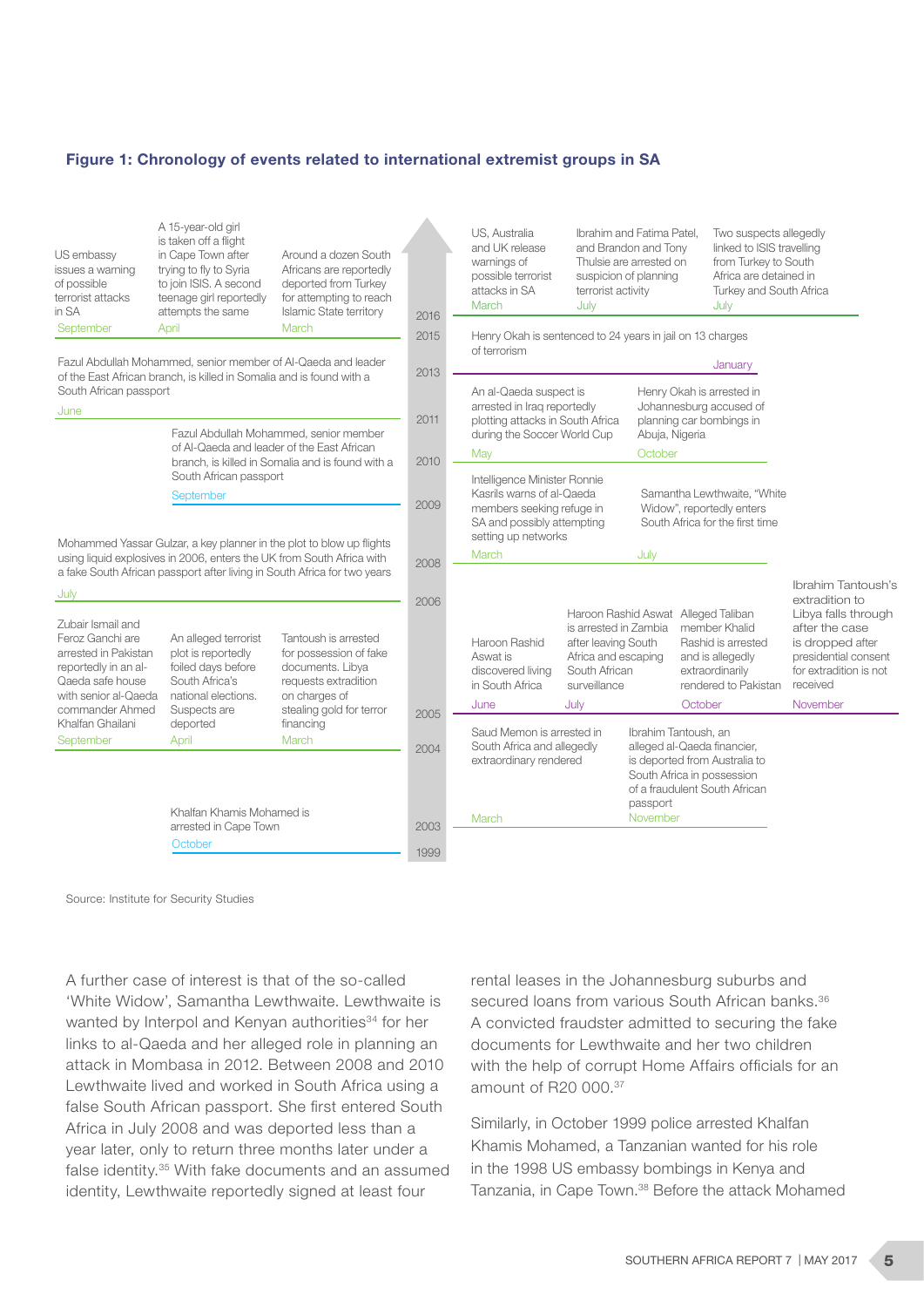had obtained a visitor's visa from the South African High Commission in Dar es Salaam and, once in South Africa, applied for asylum and refugee status under a false name.39 He lived and worked in Cape Town for a year before being discovered by an agent of the US Federal Bureau of Investigation.

There have been various instances where fraudulent South African passports have been found in the possession of al-Qaeda members.<sup>40</sup> When Fazul Abdullah Mohammed, leader of al-Qaeda's East African branch, was killed in Somalia in 2011, he was found carrying a South African passport.<sup>41</sup> This raises questions regarding the collusion of government officials in the production and dissemination of these documents.

The large number of illegal migrants in South Africa highlights the challenges around effective border control and raises questions around the ability of security forces to identify and track extremists potentially operating in the country. In 2005 it was discovered that Haroon Rashid Aswat, a British citizen wanted in the US for alleged links to al-Qaeda, was living in South Africa.42 During discussions between the United Kingdom (UK) and the US, initially over his rendition, South African authorities reportedly lost track of Aswat,<sup>43</sup> who was later arrested after trying to enter Zambia from Zimbabwe.44

# There have been various allegations around South Africans financing terrorism, although none have proven conclusive

The issue of porous borders and ungoverned areas in the broader Southern African region also raises concerns,<sup>45</sup> with speculation ranging from alleged al-Qaeda training camps in northern Mozambique<sup>46</sup> and allegations of cells operating in Namibia47 and Botswana48 to terrorist financing involving gemstones in Madagascar.<sup>49</sup> Although the authenticity of such claims are difficult to establish and beyond the scope of this brief, they highlight the broader regional context of porous borders and diminished state capacity in which South Africa finds itself and which may facilitate extremist activity.

Similarly, there have been various allegations around South Africans financing terrorism, although none have proven conclusive. However, as seen in the cases of Lewthwaite and Aswat,<sup>50</sup> suspects may hide among local communities that unwittingly support them. Along with this, there have been claims to suggest that charitable donations from unsuspecting groups and individuals may sometimes be funnelled to extremist groups abroad.<sup>51</sup>

In 2004 then national police commissioner Jackie Selebi told the Parliamentary Committee on Safety and Security that authorities had arrested and deported several suspects allegedly linked to al-Qaeda days before elections in South Africa, and claimed that they had held 'evil intentions' against the country.52 Then safety and security minister Charles Nqakula confirmed that these operations existed and would have disrupted elections.<sup>53</sup>

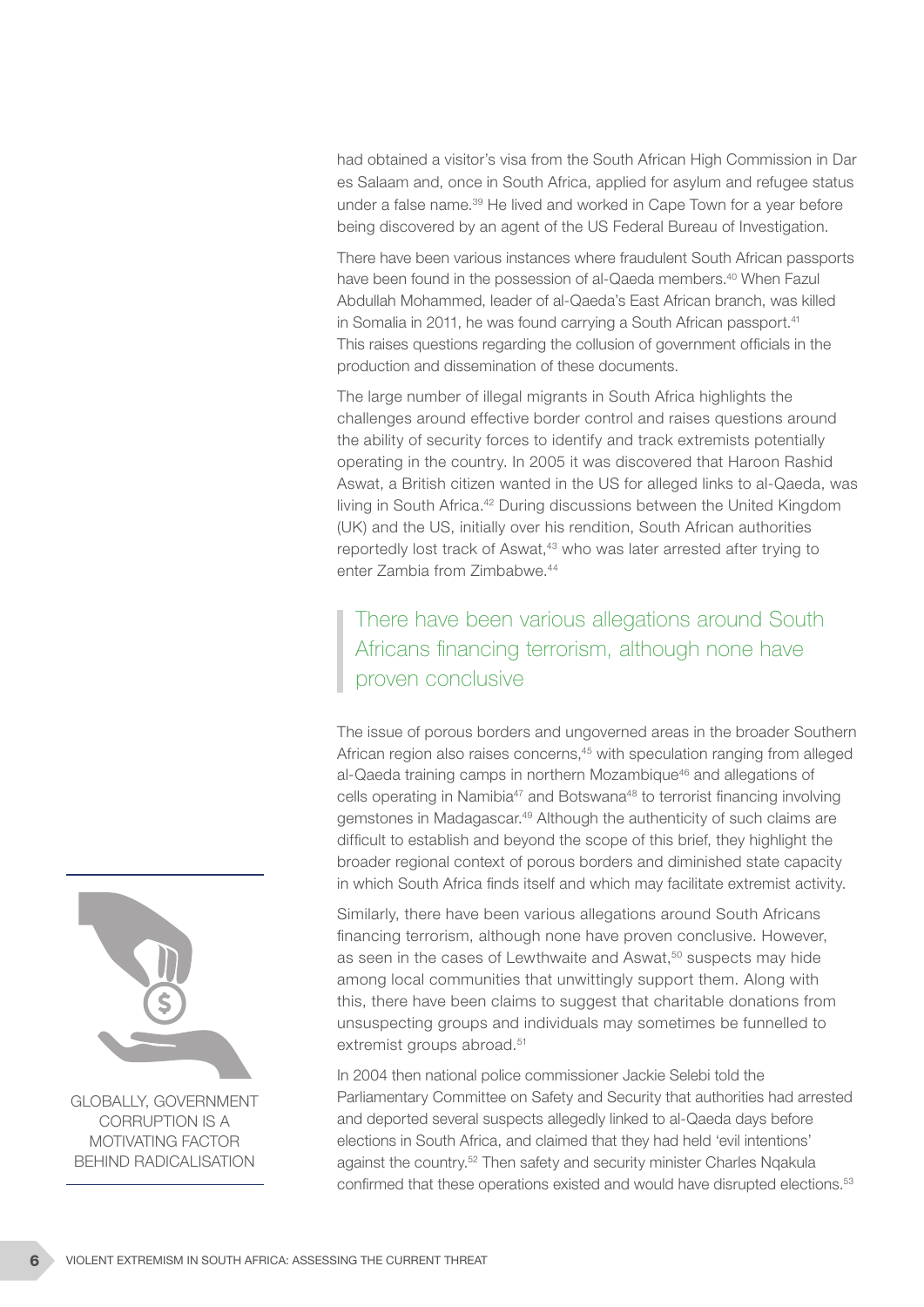



Source: Institute for Security Studies

#### Factors contributing to vulnerability

Several factors may contribute to a state's vulnerability to extremist attacks, as a target for the purposes of radicalisation and recruitment or as an operational base for extremists. These may include political and socioeconomic challenges within a society, the marginalisation of minority groups and factors related to ideology or geopolitics.<sup>54</sup> Weaknesses in governance.<sup>55</sup> security<sup>56</sup> and intelligence structures<sup>57</sup> may also play a role.

Globally, government corruption is recognised as a motivating factor behind radicalisation, and is increasingly used by extremist groups to foment dissent against the state and mistrust of government.<sup>58</sup> Generally this narrative is built around calling into question the legitimacy of the government or political system and consequently advocating for an upheaval of the political system.<sup>59</sup> This can particularly be seen as a motivating factor in the actions of the far right.

Within the South African context, corruption is also an enabling factor that allows for extremist activity in terms of planning operations. Corruption compromises security, for example through aiding extremists' entry

into the country and undermining the capability of the security forces to address threats. It could further aid in the transfer of funds to extremist groups.

The politicisation of key roles in South Africa's security cluster is of specific concern. Political appointments often result in inadequate leadership, which has a compromising effect on security agencies.<sup>60</sup> The impact of such appointments could also lead to morale breaking down within institutions and skills levels dropping when the necessary leadership and initiative are not provided.<sup>61</sup>

Ungoverned areas are generally regarded as safe havens for violent extremists. However, entirely ungoverned areas are not necessarily ideal for planning and coordination purposes. For such activities, infrastructure and resources such as transportation, communications networks and financial institutions are crucial. South Africa's established infrastructure, coupled with an overstretched police service, may make the country an attractive option for the planning of operations or for those seeking a hideout that provides the necessary resources and allows them to maintain a low profile.<sup>62</sup>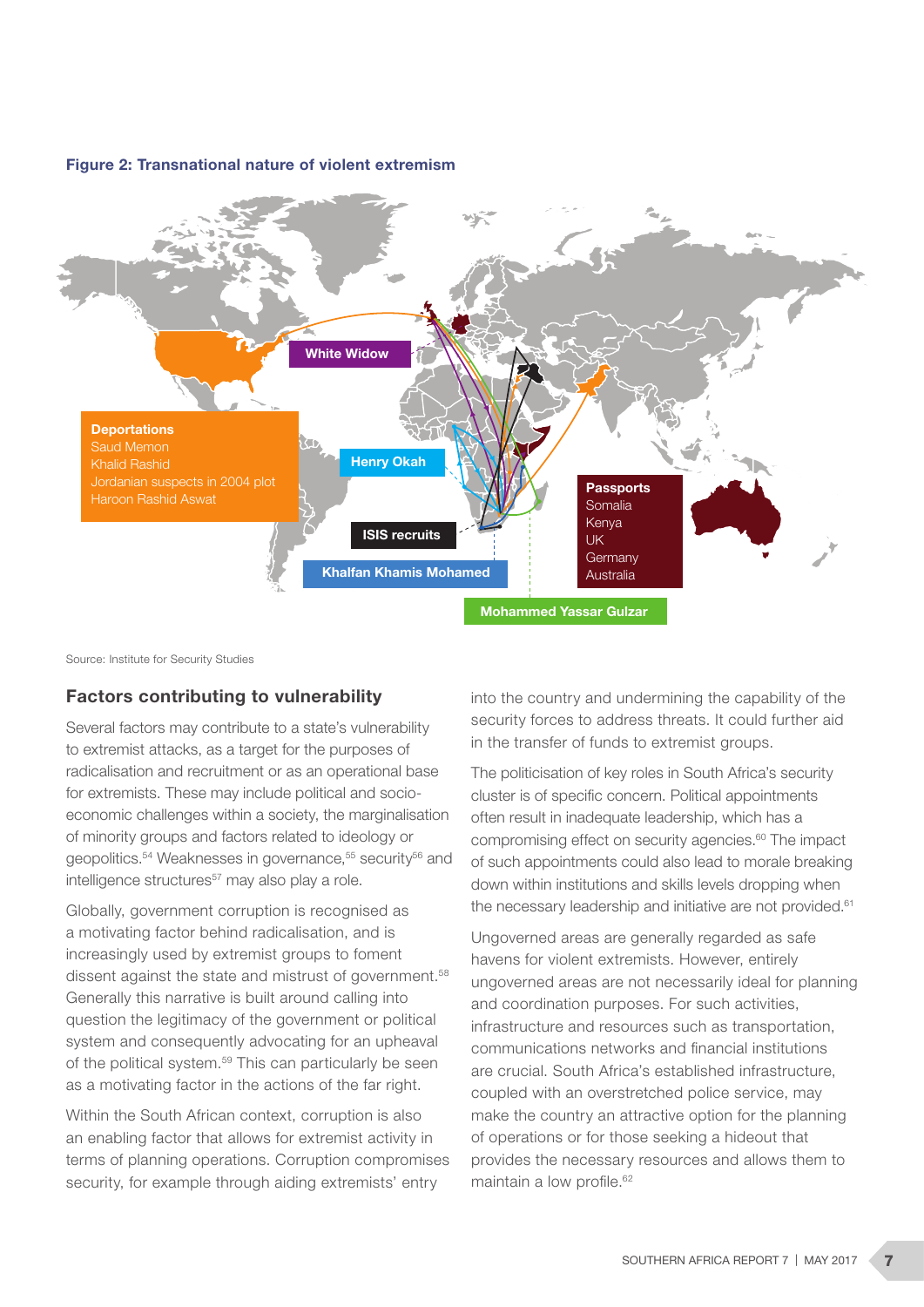### Findings: assessing the current threat

In assessing the threat of violent extremism to South Africa, two points are considered: the possibility of South Africa becoming a target for extremist attacks, and the threat of activities related to violent extremism, including radicalisation, training, recruitment and the use of the country as a base for the planning of extremist activities. The threat contains a domestic component stemming from local grievances, as noted with Pagad and the Boeremag, and an international component linked to the agendas of global extremist organisations such as al-Qaeda and ISIS.

#### The far right

Far-right groups have been vocal in their dissatisfaction with the government and the state of post-1994 South Africa. The ideologies of groups such as the Kommandokorps are still strongly fuelled by racism and espouse principles of racial segregation hostile to transformation and coexistence.<sup>63</sup> Such groups have turned inwards and mobilised around common grievances as a result of what they perceive to be political and economic alienation. A seized Boeremag document outlined the high levels of crime post-1994, affirmative action policies and rising white unemployment as issues around which it could attract popular support.64

Respondents argued that while far-right groups are unlikely to gain support from the majority of Afrikaners, the issues noted by the group continue to affect segments of the Afrikaner community, many of whom feel politically alienated and marginalised. Respondents, however, regarded the threat emanating from the far right as low. Among the reasons for this is that since the dismantling of the Boeremag and the death of AWB leader Eugene Terre'blanche, the far right is considered to be in disarray.<sup>65</sup> Although there is evidence of attempts at organising and training taking place among individual groups,<sup>66</sup> support for the far right is seen as minimal and diffused among many smaller groups with little coordination and no central leadership.

Further, what set the Boeremag apart from other far-right groups was that some of its members were serving officers in the post-apartheid SANDF, which provided it with access to resources and operational planning capabilities.67 This is no longer the case, as respondents agreed that South Africa's police and military structures have been significantly transformed. The majority of respondents agreed that the only potential threat from the far right was a 'lone wolf' attack. Such an incident would undoubtedly enflame racial tensions, but would be unlikely to endanger state security.

#### Pagad

The release of Pagad members from prison in recent years has raised questions around whether the group will return to the strategies it used during the 1990s. The structural issues that led to the rise of Pagad, such as high levels of crime, corruption and the failure of the government to effectively deal with gang violence on the Cape Flats, remain prevalent.

# While the possibility exists, the threat to South Africa in terms of an ISIS attack is considered low

Although the group is reorganising, the consensus among respondents was that Pagad does not pose a major security threat.<sup>68</sup> Respondents arqued that, now aware of the repercussions of violent tactics, Pagad members appeared to be acting more cautiously in terms of both rhetoric and strategy, especially since former convicts are kept under surveillance after being released.69 This analysis was confirmed by a leaked 2009 intelligence briefing assessing the risk posed by Pagad, which revealed that state security agencies continue to monitor the group.70 Although the report indicated that the group still resorts to intimidation to deter drug peddlers, Pagad has become more cooperative with police and thus far has not resorted to the kind of violence seen in the late 1990s.<sup>71</sup>

Respondents also argued that Pagad had operated in a very different context during its prime.<sup>72</sup> South Africa's new constitutional dispensation means that incitement and hate speech are far less tolerable than they may have been during the early post-apartheid era. Recognising the changing landscape, the group appears to be attempting to make gains using other avenues. These include partnerships with political parties sympathetic to its cause and engaging relevant government organs, such as the Department of Justice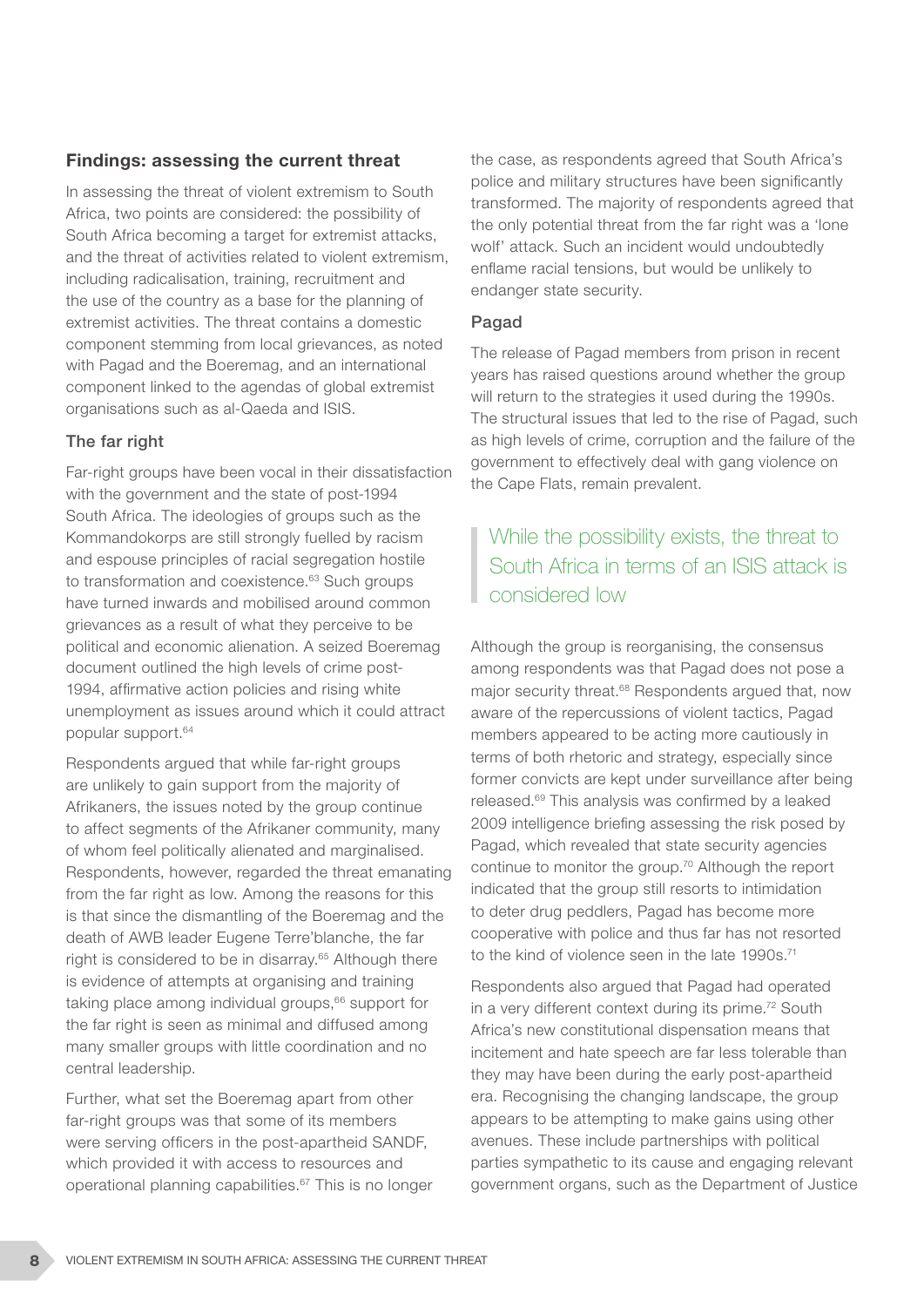and Constitutional Development, for assistance.73 The group's activities may, nonetheless, lead to low-level violence,<sup>74</sup> in terms of confrontations<sup>75</sup> between the group and gangs in the Western Cape, where Pagad's activities are largely concentrated.

#### International extremist groups

The most prominent concerns currently centre on threats posed by international extremist groups such as ISIS. The incidents reported above indicate the reasons for concern over their role in South Africa. Furthermore, in 2014 reports emerged of South Africans traveling to Iraq and Syria to join ISIS.76 Respondents estimated that 60 to 100 South Africans had left to join the group and that more than half had since returned.77 These events have led to fears of radicalisation, recruitment and potential attacks within the country.

Findings indicate that, while the possibility exists, the threat to South Africa in terms of an attack is considered low. Respondents pointed to various reasons for this, primarily around the question of intent. Many contended that South Africa's foreign policy choices made it a less likely target given its history of non-intervention and its support for various liberation movements globally. Analysts argue that extremism is often linked to certain foreign policy decisions.78 The US' invasion of Iraq is one example of this. South Africa's lack of interventionist policies may mean that extremist groups do not consider the country a target. As illustrated by al-Shabaab's attacks on Kenya, groups often target foreign states on the basis of retaliation.<sup>79</sup>

The case of the so-called 'Thulsie twins' is a rare instance of alleged plans to target structures on South African soil. In July 2016 South Africa's Directorate for Priority Crime Investigation arrested brothers Brandon-Lee and Tony-Lee Thulsie, who are South African citizens, on charges related to terrorism. It is alleged that after failed attempts to travel to Syria to join ISIS, the pair began planning attacks on US and Jewish targets in South Africa.<sup>80</sup> The case is ongoing.

Respondents argued that domestic factors found to play a role in other states are not prevalent in South Africa. In contrast with patterns observed in Europe, Muslims in South Africa are not viewed as an immigrant community but rather as part of South Africa's diverse make-up, with a long and enduring history in the country.<sup>81</sup> Further, those recruited by ISIS emerged from stable socio-economic backgrounds. Factors that are now commonly associated with radicalisation, such as marginalisation, political and religious suppression or relative deprivation, thus did not appear to play a role in this context. Respondents explained further that political inclusion meant that outlets for grievances were found within political or civic structures, thus preventing extreme mobilisation.<sup>82</sup>

The general consensus among both civil society and government respondents was that ISIS and its violent ideology have found scant support or sympathy within the South African Muslim community. This is attributed to the predominantly moderate Islamic tradition in South Africa.



SUPPORTED IN SA'S MUSLIM COMMUNITY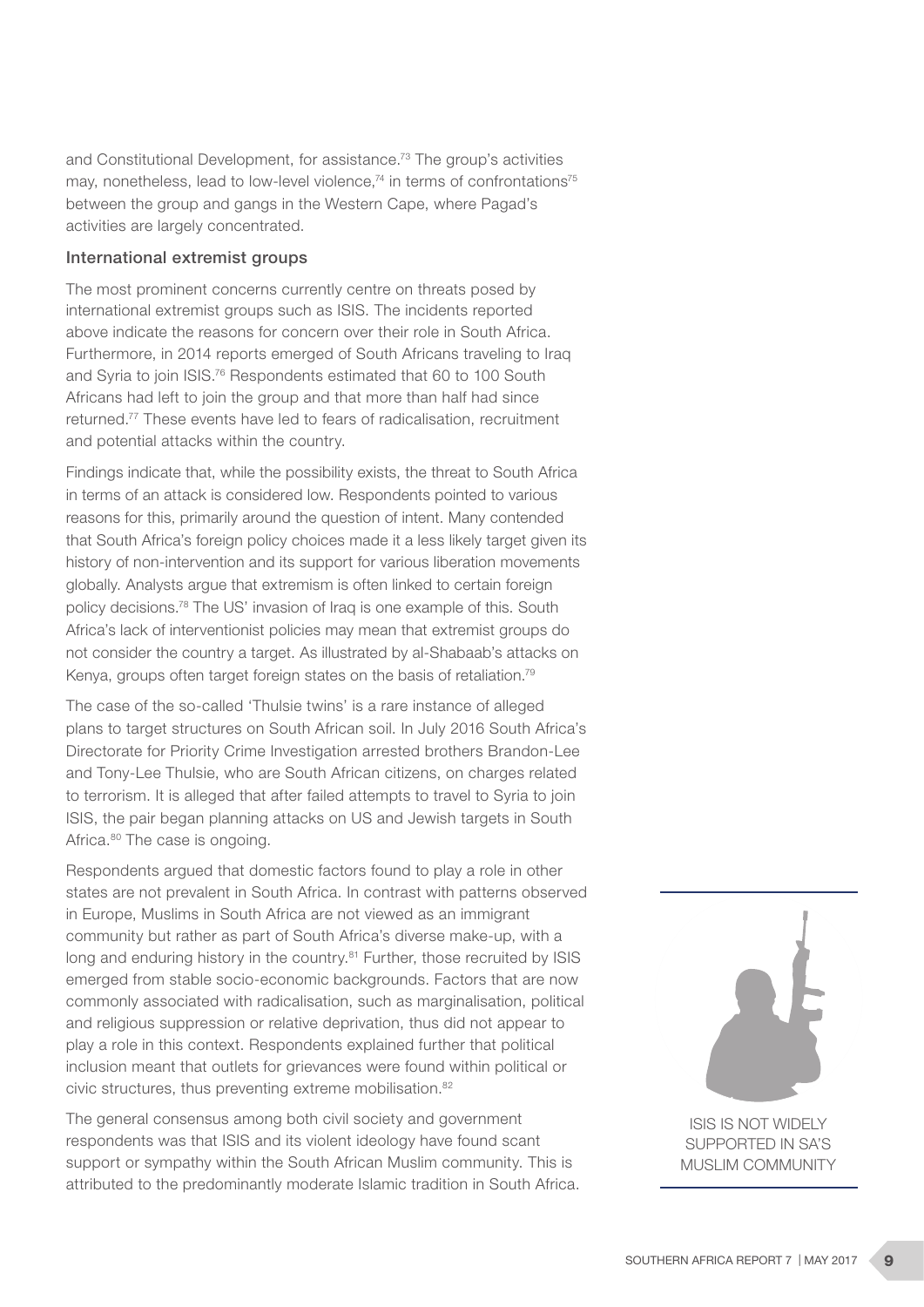Although pockets of conservatism exist, these are not generally linked to militancy.83 Respondents pointed out that South Africa's Muslim authorities were vocal in their condemnation of ISIS and that the group had not managed to exert influence in mainstream Muslim organisations.<sup>84</sup>

In assessing what motivated individuals to join ISIS, respondents pointed to a sense of solidarity with the suffering of Muslims in countries such as Palestine, Iraq and Syria. This played a large role when considering the helplessness normally experienced in terms of 'a sense of global injustice<sup>'85</sup> and the carnage playing out abroad. ISIS ostensibly offers individuals the opportunity to effect change on the ground. Along with these social underpinnings, skewed religious imperatives may also have played a strong role.<sup>86</sup> Findings further indicated that a sense of idealism around the romanticised idea of a utopian Islamic state, coupled with adventurism, was often a driving force specifically among young recruits.<sup>87</sup>

Respondents pointed out that although there have been reports of South Africans fighting for ISIS,<sup>88</sup> not all recruits join the group as fighters. ISIS's online recruitment campaign is largely focused on its 'governance' and building a caliphate for all Muslims.<sup>89</sup> Findings suggest that many South Africans who joined ISIS did so in order to live in a state that they regarded as truly Islamic and governed by ISIS' interpretation of Shariah law.90

# South Africa's lack of interventionist policies may mean that extremist groups do not consider the country a target

Regarding the concern raised over individuals who have returned from ISIS and whether their return was aimed at recruiting other South Africans or possibly coordinating attacks in the country, findings suggested that those who returned did so as a result of being disillusioned with ISIS and the harsh reality of life in ISIS territory. Respondents pointed out that many returnees were women and children not engaged in active combat.

Security and law enforcement officials, along with other members of the government, confirmed that returnees were extensively debriefed and remain under surveillance. Respondents also stated that the cases were isolated and that a downward trend was now evident.<sup>91</sup> This is likely in the context of ISIS's weakening state due to

military defeats and territorial losses over the course of 2016. It is worth considering that those who returned (within a short period of time) may have served as a deterrent to other South Africans contemplating joining the group. There are, however, new concerns around those who may be forced to return in the event that ISIS collapses. The dynamics around such individuals may be vastly different to willing returnees, especially if they have been involved in the group as combatants, exposed to widespread violence.

A minority of respondents expressed the belief that there was a significant risk of South Africa being attacked by international extremist groups. As is the case with far-right extremism, most respondents agreed that the possibility of lone-wolf attacks was of greater concern. The changing nature of extremist groups, however, means that this could change. For instance, while ISIS has shown relatively little interest in South Africa until now, as the group comes under strain – and as it becomes more difficult to perpetrate attacks in the US or Europe – it may seek to launch attacks on new targets to maintain relevance. Considering South Africa's abundance of foreign interests and its position as Africa's most industrialised economy, it may be considered an attractive target.

A minority of respondents also claimed that there were links between foreign nationals in South Africa and al-Shabaab, although little evidence was presented to substantiate such claims. A respondent who believed the threat of violent extremism to be high stated that evidence had been presented to prosecuting authorities in South Africa but that no action had been taken due to 'a lack of properly trained prosecutors to handle cases of this magnitude'.92 Experts, however, contend that this is inaccurate and point to the Okah case in explaining the capacity and capability of prosecuting authorities to deal with cases of terrorism.93

A minority of respondents stated that militant indoctrination was taking place within close-knit communities and mosques.94 However, no verifiable reports exist to substantiate such claims. Conversely, the various bodies representing Muslim theologians in South Africa have issued directives to Islamic institutions across the country to responsibly engage communities on issues of fundamentalism. These bodies have also been advised to review the language used in mosques to prevent the misinterpretation of religious tenets and warned against the usage of potentially extreme rhetoric.95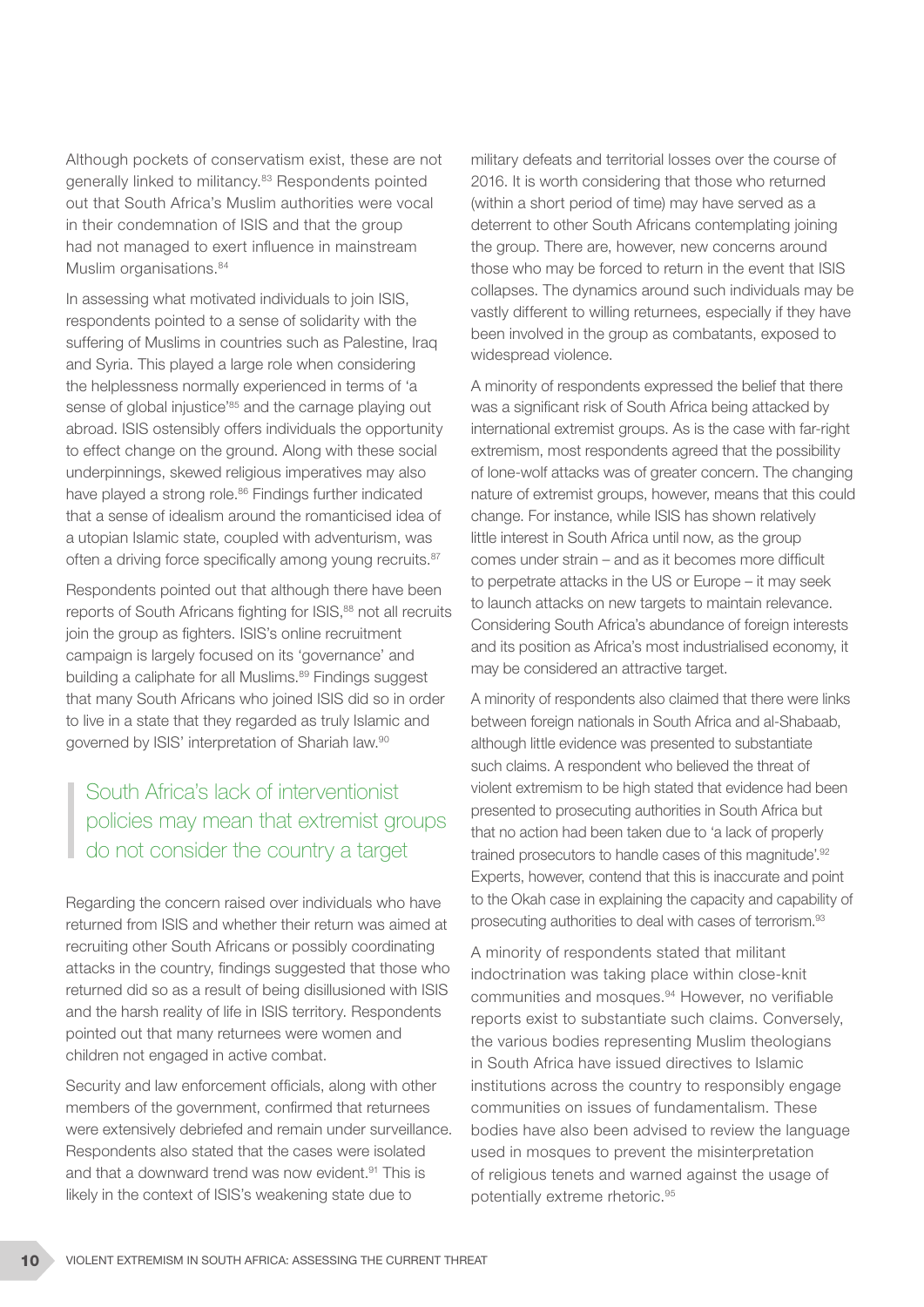Respondents noted that in the South African context, radicalisation had largely taken place in online forums. They indicated that a small number of ISIS recruiters were attempting to recruit in South Africa, but that there was no evidence to suggest that such efforts were large-scale or being coordinated within religious institutions.

#### Government responses to date

Despite occasional claims by foreign governments and the media of government complacency over the threat of violent extremism, there is evidence that various departments and agencies have policies and strategies in place aimed at addressing the threat. A number of departments have been active on the issue and have been working with other departments on addressing the threat.

Up to now, government officials have not necessarily sought to discredit claims relating to the threat of violent extremism, but rather have stressed that the threat is lower than claimed.<sup>96</sup> Misconceptions around whether the government is dealing with the threat have at times stemmed from a lack of government communication on the issue.

Findings indicate that there is ongoing cooperation between South Africa and other governments in addressing threats, including the sharing of intelligence. However, respondents largely expressed the view that cooperation could be improved. There is evidence that, where tangible information has come to light, the government has taken measures to curb extremist activity. It displayed this capability in the arrests of suspected recruits such as the Thulsie brothers in 2016, which also indicated that investigations into possible threats are being carried out.

The South African government has also shown appreciation for the fact that not all returnees may have been engaged in combatant roles, and that many returnees were women and children. Here it has not employed automatic responses that would lead to arrests or prosecution. In the light of concerns around the threat that ISIS returnees may pose, respondents reported that the government has nonetheless maintained surveillance of the returnees.

Respondents explained that the government had adopted a measured approach and endeavoured to involve communities rather than alienate them. This is possibly as a result of the South African government's recognition of the failures of other governments in this regard, with the preferred approach being one of 'persuasion rather than prosecution'.<sup>97</sup>

The state has thus sought to hand over a measure of responsibility to communities. In meetings with community representatives, State Security Minister David Mahlobo explained that because recruits were primarily motivated by religious or ideological factors, communities were best placed to counter radical narratives.<sup>98</sup> The government also exhibited an awareness that community leaders may have greater influence over communities and an understanding of how they function.99



MANY SA'S WHO JOINED ISIS WANTED TO LIVE IN AN ISLAMIC STATE OSTENSIBLY GOVERNED BY SHARIAH LAW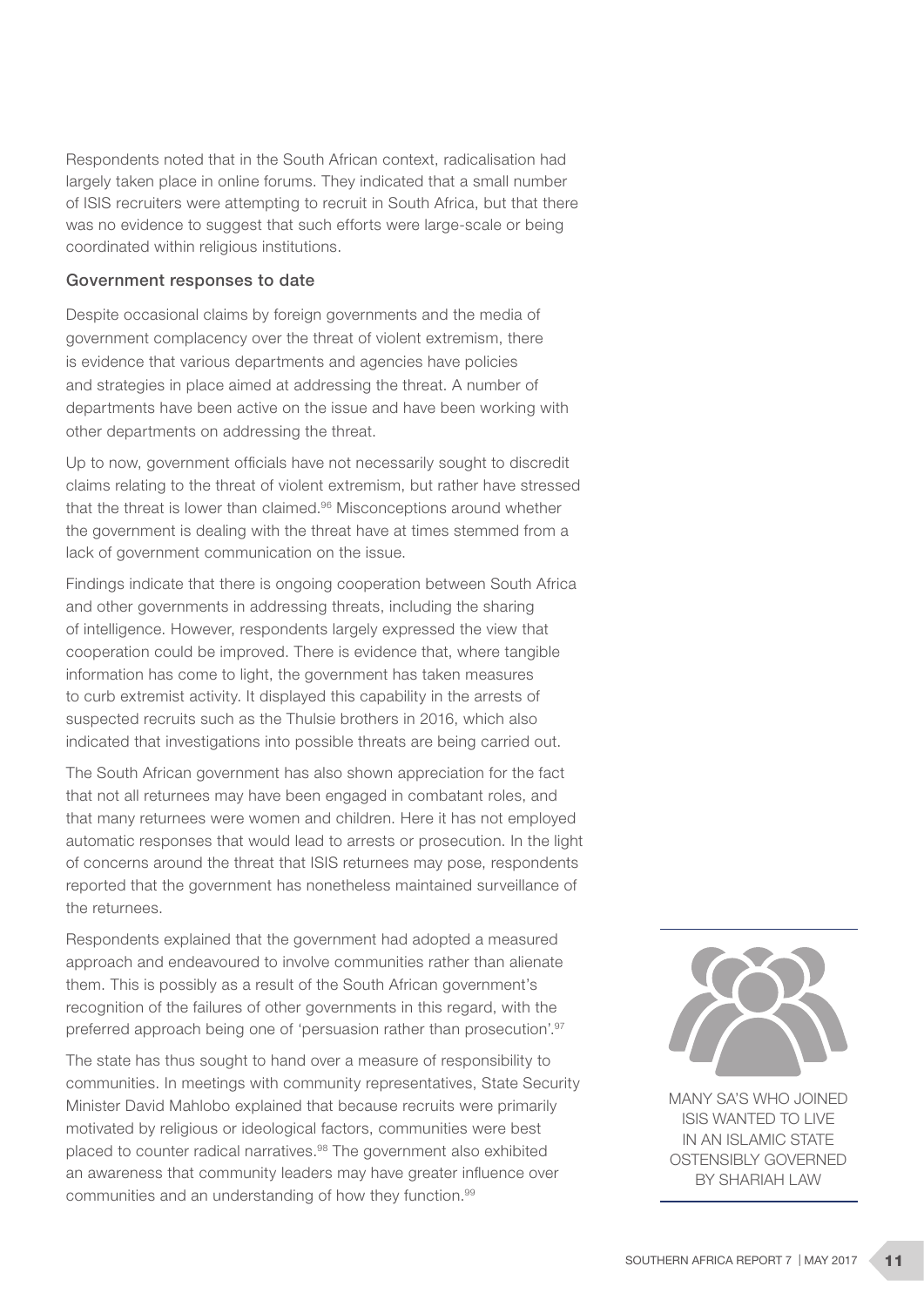An important consequence of this approach is that the government has fostered greater cooperation and inclusivity by involving communities in its strategies. Also commendable is the fact that the government's approach has been mindful of human rights considerations, and it has avoided both the stigmatisation of groups and the use of heavy-handed tactics in dealing with suspects, which have been shown to exacerbate the challenge of violent extremism in many instances.

#### Emerging areas of concern

#### Youth issues

Internationally, evidence indicates that young people are a specific vulnerable group requiring attention in relation to radicalisation and recruitment.100 South Africa has recently witnessed youth discontent that should be taken into account in the context of this discussion. This discontent has largely been fuelled by high levels of inequality and unemployment. There are also increasing perceptions of marginalisation resulting from a lack of economic transformation, which has left youth feeling betrayed by the promise of a democratic South Africa

that has not lived up to expectations.<sup>101</sup> These issues are aggravated by a large youth population that is largely poorly educated, unskilled and unemployed.102

Although these factors may not necessarily result in violent extremism in the form that presents now in the global context, respondents agree that they have the potential to manifest in violence of some form, as is evident in the increasing number of violent protests throughout South Africa.<sup>103</sup> Questions have been raised around whether some of the violence seen in the student protests could constitute extremism.104

The premeditated nature of some of the violence, as seen in the preparation of petrol bombs, raises the question as to whether these incidents indicate the intention and active effort by individuals or groups to incite fear as a tactic to achieve political ends. Further, violent rhetoric and threats directed at certain race groups raise questions around deeper underlying issues at the core of the student protests. There are also concerns that radical groups or elements may seek to take advantage of legitimate grievances to forward their agendas, as is often the case with extremist groups.



#### Figure 3: Age demographics in SA, indicative of youth bulge

Source: Stats SA, 2016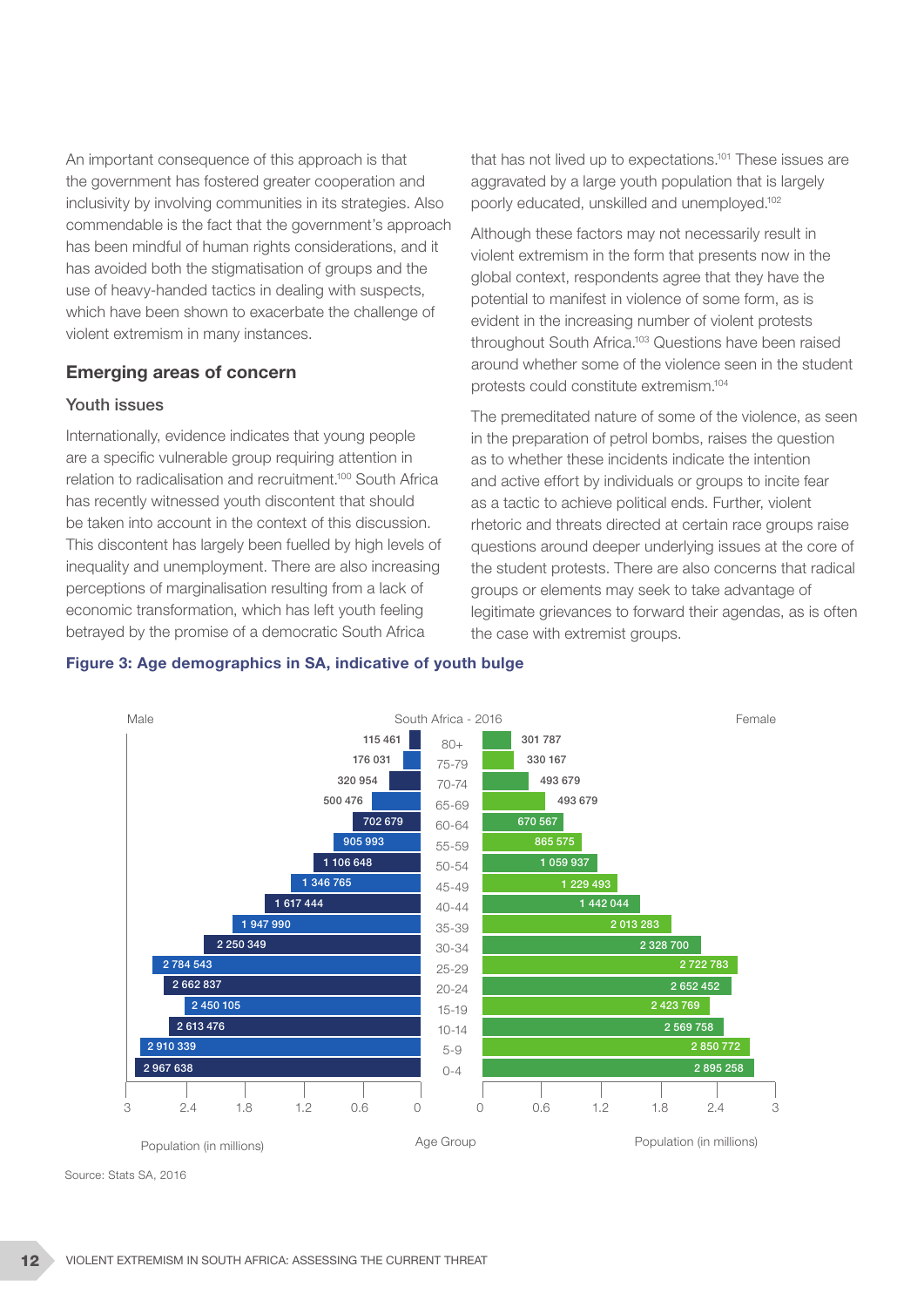#### Social cohesion

South Africa's democratic, post-apartheid era has seen increased cohesion between communities and a transformation in social relations across racial, cultural and linguistic lines. Despite this progress, marked divisions remain and relations appear more strained during times of political or economic uncertainty. Strong racial, tribal and socioeconomic divisions are still evident, leading to questions around identity and disturbances in terms of societal cohesion. Research indicates that a breakdown in societal cohesion may contribute to the enabling factors surrounding violent extremism.<sup>107</sup>

Evidence indicates that young people are a specific vulnerable group requiring attention in relation to radicalisation and recruitment

Respondents to this study raised concerns over various fringe groups in South Africa and their potential to sow social discord. They contended that extremist rhetoric employed by such groups was not always recognised as such. The Mazibuye African Forum was noted as being one such group. Premised on the notion that South Africa belongs exclusively to indigenous populations, the group espouses strong anti-Indian sentiments.<sup>108</sup> Although there is no evidence to suggest that such groups are organising in a strategic or militant fashion, there is concern that they may incite large-scale violence through their militant rhetoric.

#### Impact on communities

The global war on terror and the media narratives emerging from this period have heavily influenced perceptions around extremism globally, South Africa included. As in other parts of the world, violent extremism has proven to be a divisive force, leading to the 'othering' of communities.

Although not on the same scale seen in Europe or the US, some signs of strain are worth noting. In 2016 tensions in a Pretoria suburb ran high around the building of a mosque in a former exclusively white neighbourhood.109 Many opposed to the project voiced concerns around Shariah law taking over the suburb and went as far as to say that ISIS was not welcome in the area. While some dismissed the furore as racism (a phenomenon not uncommon in South Africa), questions were raised as to whether Islamophobia was in fact on the rise.<sup>110</sup>

Weak reporting in the media has contributed to this challenge. For example, the *Daily Maverick* published a piece in 2013 containing a number of serious allegations around violent extremism in South Africa. The piece alleged, despite a lack of evidence, that South Africans were making financial contributions to al-Qaeda and had established training camps within the country, ostensibly to train fighters for al-Qaeda. The story contained various factual inaccuracies and the *Daily Maverick*



RADICAL GROUPS MAY TAKE ADVANTAGE OF LEGITIMATE GRIEVANCES TO FORWARD THEIR AGENDAS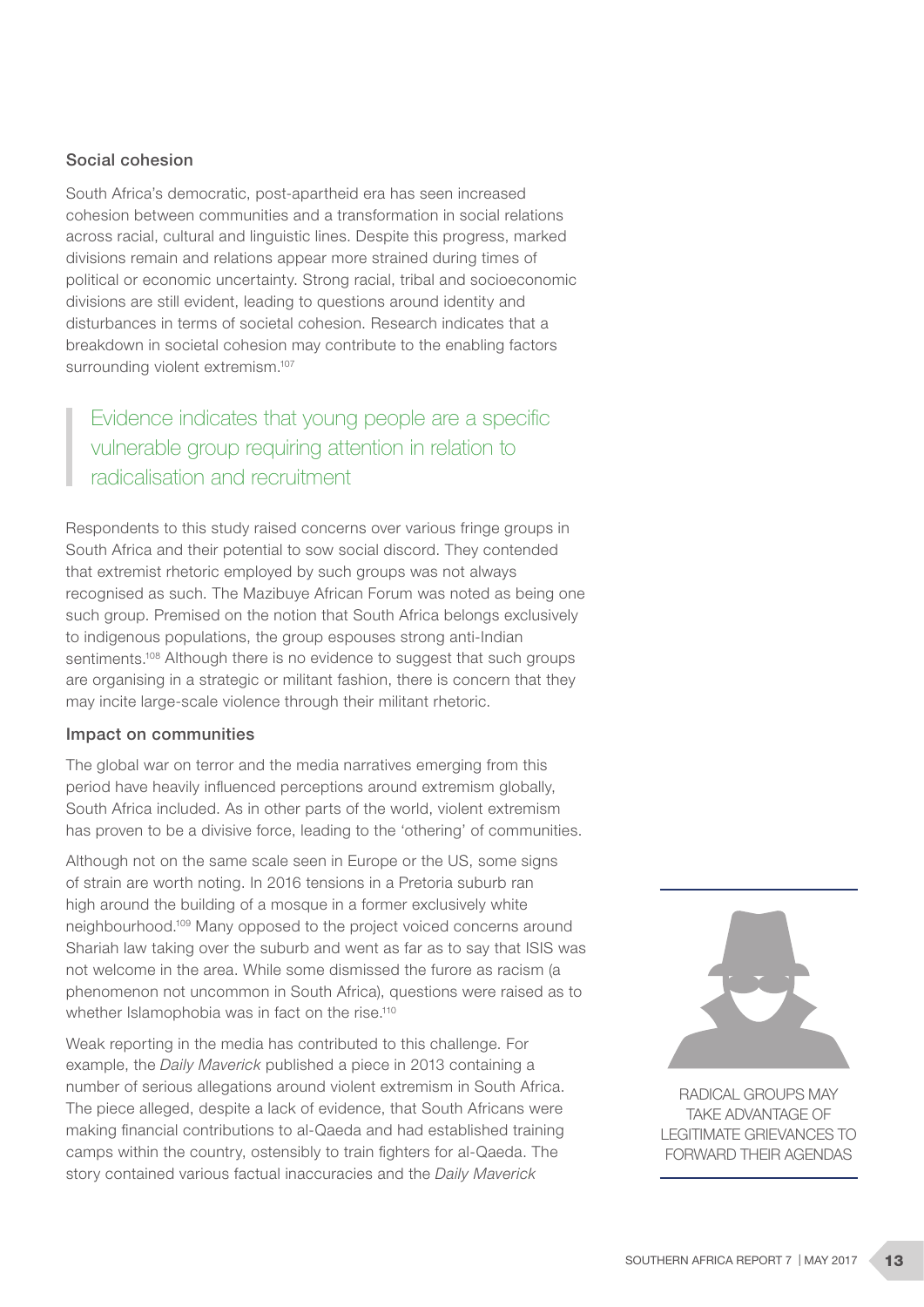proceeded to retract the story and issued a public apology to individuals named in the piece.111 The after-effects of these allegations remained, however, with the story being consistently repeated in the years since. A respondent to this study gave an account detailing severe harassment experienced as a result of these allegations.<sup>112</sup>

# South Africa is not immune to the threat of violent extremism

Equally concerning is the tendency to draw links between extremism and foreign nationals in South Africa, without evidence to substantiate such notions. This is especially worrying in light of South Africa's recent history of xenophobia and the potential repercussions that such allegations may have.

## Conclusion

Although South Africa has not experienced an attack in many years, it is clear that it is not immune to the threat of violent extremism. The South African case is unique and illustrative of the complexities surrounding the threat of violent extremism. Factors driving radicalisation and extremist activity vary from group to group and thus indicate the need for nuanced responses.

While Pagad and far-right groups have been spurred on by ideology, structural issues, marginalisation and social conditions, the South Africans who have travelled to ISIS were not marginalised members of society, nor did they suffer from relative deprivation. This is why emerging threats from non-traditional actors need to be considered.

While the issue should be taken seriously and monitored, other issues may take priority over violent extremism. South Africa's high crime rate is one such issue. Many respondents to this study cited greater concern over the other forms of violence seen in South Africa, such as xenophobia, unabated gang violence on the Cape Flats, the violent nature of farm attacks and violent protests across the country.

South Africa should, however, not become complacent. The changing nature of extremist groups should particularly be monitored. With the loss of territory in Iraq and Syria and the increasing difficulty of perpetrating attacks in Europe or the US, ISIS may look to expand its range of operations. This may make countries such as South Africa more attractive options with relatively high-value targets, such as various Western interests and symbols representative of capitalism or 'Western imperialism', that may be easier to target than heavily protected European countries or the US.

There is, however, little indication that this is currently the case and the threat of violent extremism in South Africa is still considered to be low. The conditions that have been shown to lead to extremism in other countries are prevalent in South Africa. The availability of weapons and explosives means that the threat posed by international extremist groups is largely a question of intent, which was previously found to be lacking. Although the threat appears to be minimal, the farreaching ramifications of a potential attack mean that it should be considered seriously and carefully monitored.

## Recommendations

#### Understand the threat of violent extremism

Considering the evolutionary nature of violent extremism and the threat that it increasingly poses globally, efforts need to be made by both the government and civil society should try to better understand the complexities around the issue. This could be facilitated by investing in research.

#### Strengthen government's response capacities

In light of the evolution of extremist threats and the fact that South Africa has not experienced a terrorist attack in many years, the country's ability to respond is untested. To avoid being caught off-guard, capacity needs to be developed in terms of intelligence capabilities, strengthening the knowledge of officials on the drivers of violent extremism, and strengthening skills and readiness to handle actual incidents.

#### Address corruption

Corruption, along with related organised crime, needs to be recognised for its role in facilitating extremist activities and should be addressed accordingly. The Department of Home Affairs, the Directorate for Priority Crime Investigation, the National Prosecuting Authority and the SAPS need to work towards more effective anti-corruption measures, with a strong emphasis on the implementation of policies.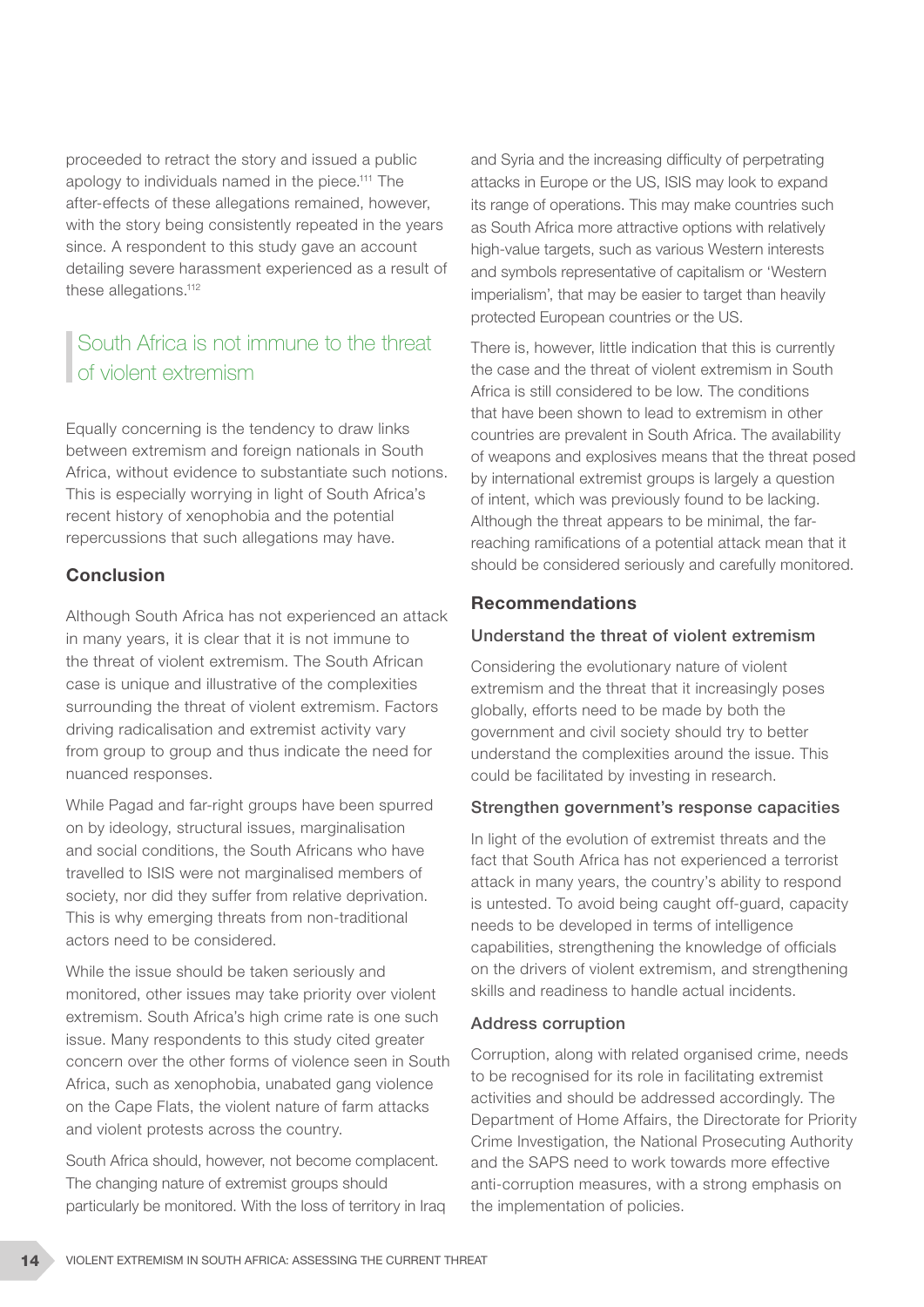#### Foster inclusivity and social cohesion

Extremist groups often turn to violence to achieve their aims when they are unable to work through established political institutions. Political inclusivity is possible through the development of and support for democratic institutions that allow for grievances to be addressed peacefully. Institutions must be responsive to the concerns of citizens and the government must be accountable to the people.

#### Engage the youth

Given the concerns currently relating to youth in South Africa, the country needs to do what it can to ensure that this group does not become a focus of recruitment and radicalisation. Youth must be encouraged to move towards constructive and responsible engagement with the government and broader society. Equally, the government and civil society must be responsive and willing to engage on youth concerns. Education is key in ensuring the development of young people and harnessing their potential and providing them with prospects for the future. Education is not limited to institutions and needs to take place within the home and community as well.

#### Strengthen international engagement and cooperation

Maintaining good relations and enhancing cooperation with other states and foreign security agencies should be prioritised, especially considering the transnational nature of violent extremism. This includes playing a role in the global discussion on addressing the threat and promoting the use of measured responses in line with the rule of law and human rights.

#### Work with communities

The government and communities should continue to work together to address challenges around radicalisation and recruitment. Dialogue between communities should be promoted as a way to increase awareness and foster greater understanding and social cohesion. Community leaders should use their platforms to promote constructive messages as a way to counter extremist rhetoric that may be affecting South Africans, particularly the youth.

#### Government communication

While secrecy is understood to be necessary in ongoing investigations for sensitive matters, more public communications are needed to foster trust and alleviate fears. By its very nature, terrorism intends to heighten fear, which more transparency may serve to alleviate. If the psychological effects of terrorism are not addressed through alleviating fears, efforts to ensure physical security are undermined.

#### Encourage responsible media coverage

On the part of the media, greater responsibility should be exercised, as sensationalist reporting can exaggerate threats, foster fear and encourage harmful discrimination. Responsible reporting is necessary to provide accurate information.



THE CHANGING NATURE OF EXTREMIST GROUPS SHOULD PARTICULARLY BE MONITORED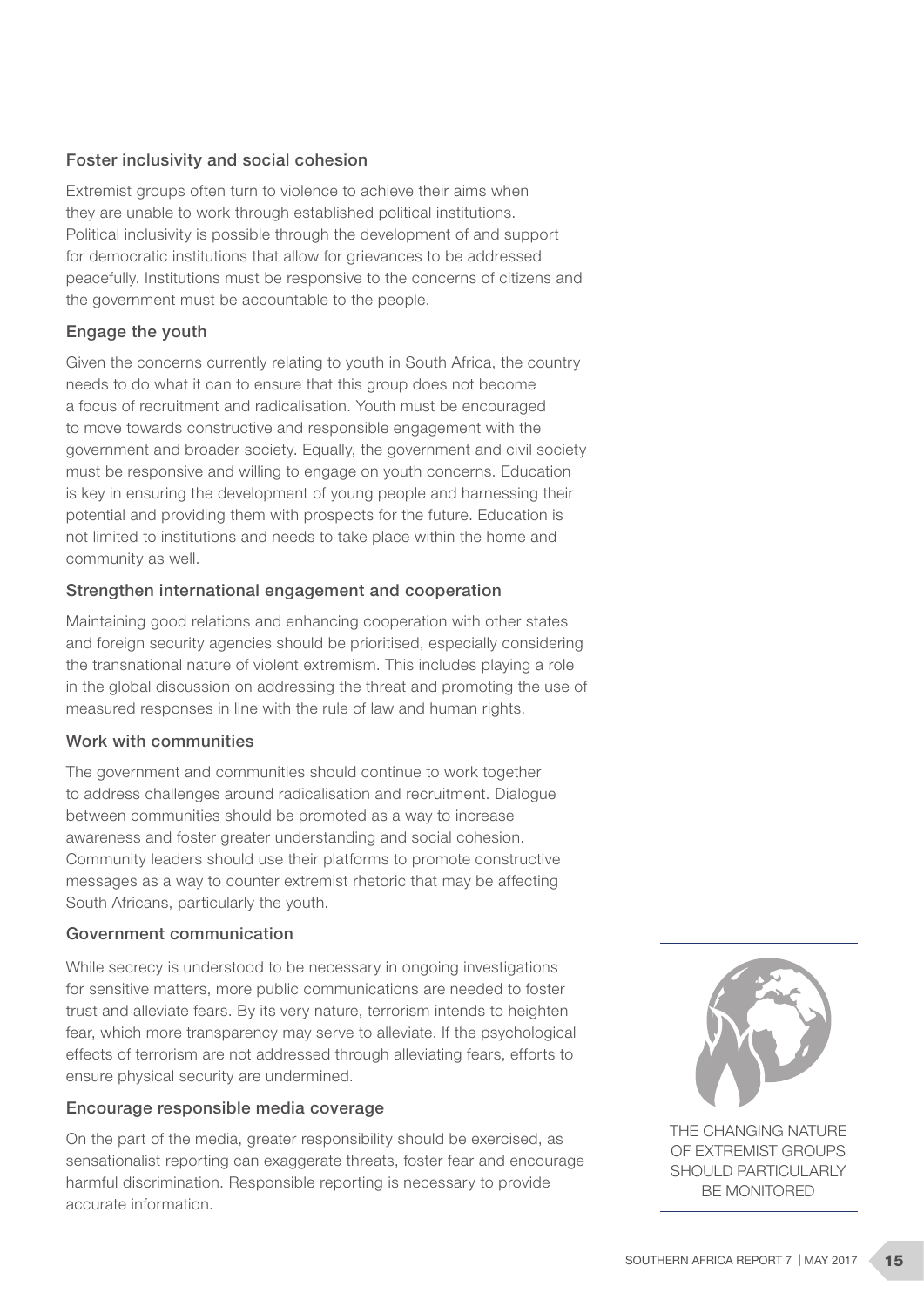#### **Notes**

The authors would like to thank all those who agreed to be a part of this study for their time and valuable contributions.

- 1 A Grobler, Mangaung plot accused sought mortars, *Independent Online*, 12 May 2014, http://www.iol.co.za/ news/crime-courts/mangaung-plot-accused-soughtmortars-1687089
- 2 JL Striegher, Violent-extremism: an examination of a definitional dilemma, Edith Cowan University, 2015, http://ro.ecu.edu.au/cgi/viewcontent. cgi?article=1046&context=asi
- 3 C Peoples and N Vaughan-Williams, *Critical security studies: an introduction*, 2nd ed., London: Routledge, 2015, 141.
- 4 AP Schmid, The revised academic consensus definition of terrorism, *Perspectives on Terrorism*, 6:2, 2012.
- 5 BM du Toit, The far right in current South African politics, *The Journal of Modern African Studies*, 29:4, 1991.
- 6 M Schonteich and H Boshoff, *'Volk', faith and fatherland: the security threat posed by the white right*, Institute for Security Studies (ISS), Monograph 81, April 2003, https://www.issafrica.org/research/monographs/ monograph-81-volk-faith-and-fatherland.-the-securitythreat-posed-by-the-white-right-martin-schonteich-andhenri-boshoff
- 7 Ibid.
- 8 Ibid.
- 9 *Mail & Guardian*, AWB bombers sentenced, 4 April 1996, http://mg.co.za/article/1996-04-04-awbbombers-sentenced.
- 10 M Schonteich, The emerging threat? South Africa's extreme right, *Terrorism and Political Violence*, 16:4, 2004.
- 11 D Potgieter, Meet the youngest Worcester bomber now a poster boy for reconciliation, *Daily Maverick*, 20 December 2012, www.dailymaverick.co.za/article/2012- 12-20-meet-the-youngest-worcester-bomber-now-aposter-boy-for-reconciliation/#.V9KFPJN97Vo
- 12 *Sunday Independent*, The game is up for Boeremag, 29 July 2012, http://www.iol.co.za/news/politics/the-gameis-up-for-the-boeremag-1351237
- 13 *S v Du Toit en Andere* (CC91/2003) [2004] ZAGPHC 1.
- 14 The amount of explosives seized in the incident was made available to the ISS in a letter used in this study.
- 15 *S v Du Toit en Andere* (CC91/2003) [2004] ZAGPHC 1.
- 16 *City Press*, Boeremag plot would have seen massive bloodshed – judge, 28 October 2013, www.news24. com/Archives/City-Press/Boeremag-plot-would-haveseen-massive-bloodshed-judge-20150429
- 17 M Schonteich & H Boshoff, *'Volk', faith and fatherland: the security threat posed by the white right*, ISS, Monograph 81, April 2003, https://www.issafrica.org/ research/monographs/monograph-81-volk-faith-andfatherland.-the-security-threat-posed-by-the-whiteright-martin-schonteich-and-henri-boshoff
- 18 Ibid.
- 19 S Pillay, Problematising the making of good and evil: gangs and PAGAD, *Critical Arts: A Journal of South-North Cultural and Media Studies*, 16:2, 2002.
- 20 Ibid.
- 21 A Botha, The prime suspects? The metamorphosis of Pagad', in H Boshoff, A Botha and M Schonteich (eds), *Fear in the city: urban terrorism in South Africa*, ISS, Monograph 63, 2001, https://issafrica.s3.amazonaws. com/site/uploads/Mono63.pdf
- 22 C Charter, Holy war for the hearts of SA Muslims, *Mail & Guardian*, 5 February 1999, http://mg.co.za/ article/1999-02-05-holy-war-for-the-hearts-of-samuslims
- 23 A Botha, The prime suspects? The metamorphosis of Pagad', in H Boshoff, A Botha and M Schonteich (eds), *Fear in the city: urban terrorism in South Africa*, ISS, Monograph 63, 2001, https://issafrica.s3.amazonaws. com/site/uploads/Mono63.pdf
- 24 H Boshoff, A Botha and M Schonteich, *Fear in the city: urban terrorism in South Africa*, ISS, Monograph 63, 2001, https://issafrica.s3.amazonaws.com/site/uploads/ Mono63.pdf
- 25 B Dixon and L Johns, *Gangs, Pagad & the state: vigilantism and revenge violence in the Western Cape*, Centre for the Study of Violence and Reconciliation, May 2001, http://www.csvr.org.za/docs/gangs/ gangspagadstate.pdf
- 26 K Gottschalk, Vigilantism v the state: a case study of the rise and fall of Pagad, 1996–2000, ISS, Paper 99, February 2005, https://issafrica.org/crimehub/papers/ vigilantism-v-the-state-a-case-study-of-the-rise-andfall-of-pagad-1996-2000
- 27 Ibid.
- 28 Ibid.
- 29 G Mills and J Herbst, Africa, terrorism and AFRICOM. *The RUSI Journal*, 152:2, 2007.
- 30 M Pérouse de Montclos, Maritime piracy in Nigeria: old wine in new bottles?, *Studies in Conflict & Terrorism*, 35:7–8, 2012.
- 31 *BBC*, Henry Okah: Nigerian oil militants jailed for 24 years, 26 March 2013, www.bbc.com/news/world-africa-21937985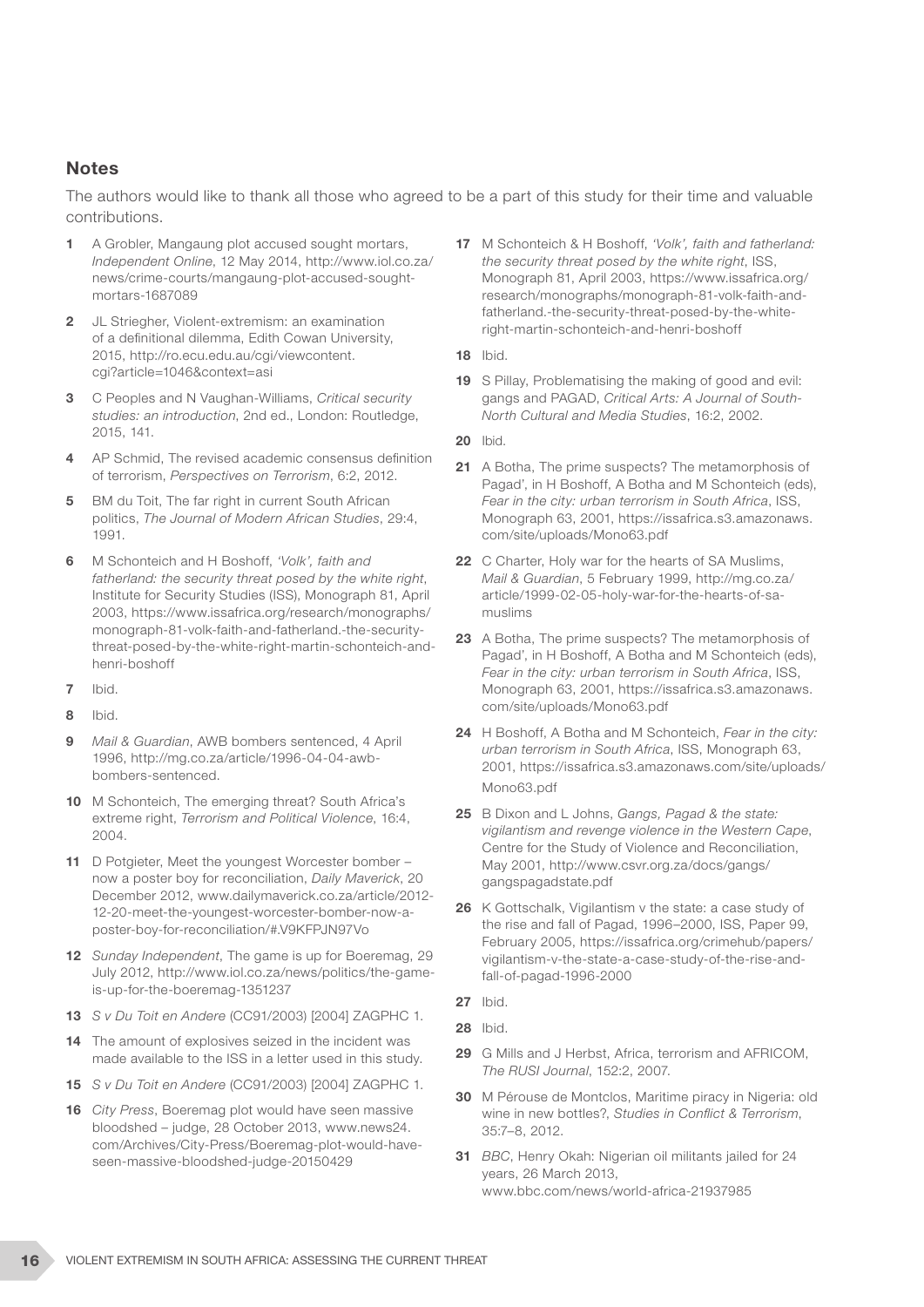- 32 *S v Okah* (SS94/11) [2013] ZAGPJHC 75.
- 33 U Salifu, Henry Okah counter-terrorism ruling is a judicial triumph for South Africa and the continent, *ISS Today*, 1 February 2013, www.issafrica.org/iss-today/ henry-okah-counter-terrorism-ruling-is-a-judicialtriumph-for-south-africa-and-the-continent
- 34 Interpol, INTERPOL issues Red Notice for arrest of Samantha Lewthwaite at Kenya's request, 26 September 2013, https://www.interpol.int/News-andmedia/News/2013/PR120
- 35 *City Press*, Before Westgate attack, SA knew about white widow, 1 March 2015, http://www.news24.com/ Archives/City-Press/Before-Westgate-attack-SA-knewabout-white-widow-20150430.
- 36 *eNCA*, Exclusive: terror-linked 'white widow' fleeced SA banks, 25 September 2013, www.enca.com/southafrica/exclusive-white-widow-fleeced-sa-banks
- 37 A Hlongwane and J Wicks, 'White widow' paid for SA passport, *Independent Online*, 29 September 2013, www.iol.co.za/news/politics/white-widow-paid-for-sapassport-1584186.
- 38 *CNN,* US closes embassy in South Africa after 'possible threat', 22 September 2009, http://edition.cnn. com/2009/WORLD/africa/09/22/south.africa.embassy
- 39 J Banda, A Katz and A Hubschle, Rights versus justice, *African Security Review*, 14:4, 2005.
- 40 A Botha, Why al-Qa'eda seems to prefer South African passports, ISS, News, 14 June 2011, www.issafrica. org/acpst/news/why-al-qaeda-seems-to-prefer-southafrican-passports
- 41 J Burke and J Orr, Al-Qaida bomber Fazul Abdullah Mohammed killed, *The Guardian*, 11 June 2011, www. theguardian.com/world/2011/jun/11/al-qaida-bomberfazul-abdullah-mohammed-killed
- 42 *News24*, Terror suspect 'sold CDs' in SA, 2 August 2005, http://www.news24.com/World/News/Terrorsuspect-sold-CDs-in-SA-20050802
- 43 K Arena, Sources: Britain missed opportunity, *CNN*, 28 July 2005, http://edition.cnn.com/2005/LAW/07/28/ aswat/index.html
- 44 P Sherwell and S Rayment, Britain and America clash over tactics, *The Telegraph*, 31 July 2005, www. telegraph.co.uk/news/uknews/1495163/Britain-and-America-clash-over-tactics.html
- 45 J Solomon, The danger of terrorist black holes in Southern Africa, The Jamestown Foundation, 15 March 2005, https://jamestown.org/program/the-danger-ofterrorist-black-holes-in-southern-africa/
- 46 South African Press Association, No terrorist camps in Mozambique, say cops, *Mail and Guardian*, 2 June 2010, https://mg.co.za/article/2010-06-02-no-terroristcamps-in-mozambique-say-cops
- 47 T Mongudhi, Nam probes al-Qaeda links, *The Namibian*, 14 August 2015, http://www.namibian.com. na/index.php?page=archive-read&id=140724
- 48 R Pitse, Al-Qaeda setting up sleeper cell in Botswana claim, *Sunday Standard*, 2 February 2009, http://www. sundaystandard.info/al-qaeda-setting-sleeper-cellbotswana-claim
- 49 N Fielding, Gems, al-Qaida and murder: mystery over killing of Osama Bin Laden's friend, *The Guardian*, 2 March 2007, https://www.theguardian.com/world/2007/ mar/02/alqaida.saudiarabia
- 50 *News24*, Terror suspect 'sold CDs' in SA, 2 August 2005, http://www.news24.com/World/News/Terrorsuspect-sold-CDs-in-SA-20050802
- 51 Interview, Ryan Cummings, Skype, 4 October 2016.
- 52 *Voice of America*, S African authorities: arrested, deported individuals linked to al-Qaida, 27 May 2004, www.voanews.com/a/a-13-a-2004-05-27-11-1-66348587/545502.html
- 53 J Michaels and T Weaver, Did al-Qaeda have a plan to disrupt SA poll?, *Independent Online*, 28 May 2004, www.iol.co.za/news/south-africa/did-al-qaeda-have-aplan-to-disrupt-sa-poll-213720
- 54 R Cachalia, U Salifu and I Ndungu, The dynamics of youth radicalisation in Africa, ISS, Paper 296, August 2016, https://issafrica.org/research/papers/thedynamics-of-youth-radicalisation-in-africa-reviewingthe-current-evidence
- 55 M Yahya, Africa's unique vulnerability to violent extremism, Project Syndicate, 9 January 2017, https:// www.project-syndicate.org/commentary/africa-povertyterrorism-by-mohamed-yahya-2017-01
- 56 E Newman, Weak states, state failure, and terrorism, *Terrorism and Political Violence*, 19, 2007, 463–488.
- **57** M Townsend, Counter-terrorism is a relentless challenge to spot the critical intelligence, *The Guardian*, 27 March 2016, https://www.theguardian.com/uknews/2016/mar/27/counter-terrorism-battles-to-spotthe-critical-intelligence
- 58 S Chayes, Corruption: violent extremism, kleptocracy, and the dangers of failing governance, Carnegie Endowment for International Peace, 30 June 2016, http://carnegieendowment.org/2016/06/30/corruptionviolent-extremism-kleptocracy-and-dangers-of-failinggovernance-pub-63982
- 59 This narrative has been extensively and effectively used by groups such as al-Qaeda, al-Shabaab, Boko Haram and ISIS. See ibid.
- 60 J Burger, Why does SA's elite corruption-busting agency suffer from a credibility problem?, *ISS Today*, 18 April 2016, https://issafrica.org/iss-today/why-doessas-elite-corruption-busting-agency-suffer-from-acredibility-problem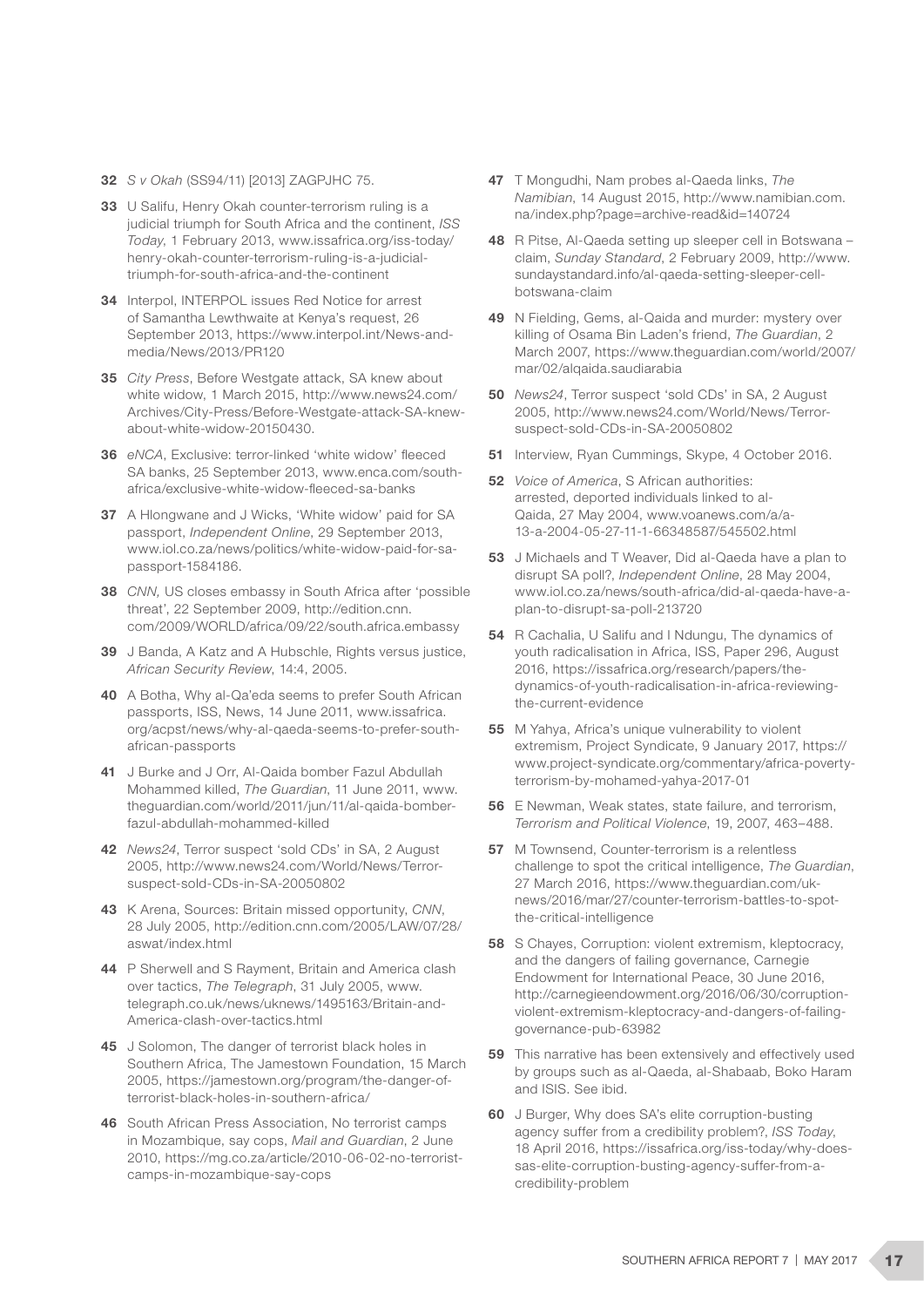- **61** Interview, anonymous security sector official, Pretoria, 29 September 2016.
- 62 G Mills and J Herbst, Africa, terrorism and AFRICOM, *The RUSI Journal*, 152:2, 2007.
- 63 E van Gelder, How a right-wing South African group incites a new wave of white fear, *Time*, 26 June 2015, http://time.com/3931773/how-a-right-wing-southafrican-group-incites-a-new-wave-of-white-fear/
- 64 M Schonteich & H Boshoff, *'Volk', faith and fatherland: the security threat posed by the white right*, ISS, Monograph 81, 2003.
- 65 V Schneider, Is the white-right in South Africa a threat?, *Al Jazeera*, 7 November 2013, www.aljazeera.com/ indepth/features/2013/11/white-right-south-africathreat-201311795044515944.html
- 66 E van Gelder, How a right-wing South African group incites a new wave of white fear, *Time*, 26 June 2015, http://time.com/3931773/how-a-right-wing-southafrican-group-incites-a-new-wave-of-white-fear/
- 67 M Schonteich, The emerging threat? South Africa's extreme right, *Terrorism and Political Violence*, 16:4, 2004.
- 68 Interview, Na'eem Jeenah, Afro-Middle East Centre, Johannesburg, 19 September 2016.
- 69 Ibid.; X Koyana, Spy cables: PAGAD was being tracked by NIA, *EWN*, 28 February 2015, http://ewn. co.za/2015/02/28/Spy-Cables-PAGAD-was-beingtracked-by-NIA
- 70 National Intelligence Agency (NIA), South Africa ministerial brief on PAGAD, October 2009, http://www. documentcloud.org/documents/1672713-south-africaministerial-brief-on-pagad-october.html
- 71 E Haupt, PAGAD not a threat, *News24*, 20 October 2015, www.news24.com/SouthAfrica/Local/Peoples-Post/ PAGADnot-a-threat-20151019
- 72 Interview, Na'eem Jeenah, Afro-Middle East Centre, Johannesburg, 19 September 2016.
- 73 E Haupt, PAGAD not a threat, *News24*, 20 October 2015, http://www.news24.com/SouthAfrica/Local/Peoples-Post/PAGADnot-a-threat-20151019
- 74 M Baadjies, Shots fired in gang, PAGAD standoff, *Independent Online*, 1 August 2016, http://www.iol. co.za/news/crime-courts/shots-fired-in-gang-PAGADstandoff-2051960
- 75 M van der Merwe, PAGAD & the gangs: Cape Town's streets of fire, *Daily Maverick*, 2 August 2015, http:// www.dailymaverick.co.za/article/2015-08-03-PAGADthe-gangs-cape-towns-streets-of-fire/#.V-4d2Nyqynd
- 76 A Essa and K Patel, South African families among ISIL's newest recruits, *Al Jazeera*, 29 May 2014, http://www. aljazeera.com/news/2015/05/south-african-families-isilnewest-recruits-150529094806722.html
- 77 Interview, Na'eem Jeenah, Afro-Middle East Centre, Johannesburg, 19 September 2016.
- 78 M Hasan, Extremists point to Western foreign policy to explain their acts. Why do we ignore them?, *New Statesman*, 30 May 2013, www.newstatesman.com/ politics/politics/2013/05/extremists-point-westernforeign-policy-explain-their-acts-why-do-we-ignor
- 79 L de Bode, Why is Al-Shabab attacking Kenya?, *Al Jazeera*, 3 April 2015, http://america.aljazeera.com/ articles/2015/4/3/why-is-al-shabab-attacking-kenya.html
- 80 *eNCA,* Terror accused Thulsie twins back in court, 15 November 2016, http://www.enca.com/south-africa/ terror-accused-thulsie-twins-trial-resumes
- 81 EM Mahida, *History of Muslims in South Africa: a chronology*, Durban: Arabic Study Circle, 1993, http:// scnc.ukzn.ac.za/doc/REL/islam/Ref/Mahida\_EM\_ History\_Muslims\_South\_Africa.pdf
- 82 Interview, Roland Henwood, University of Pretoria, Pretoria, 20 September 2016.
- 83 Interview, Quraysha Ismail Sooliman, University of Pretoria, Pretoria, 21 September 2016; interview, Mohamed Dangor, Pretoria, 27 September 2016.
- 84 Interview, Na'eem Jeenah, Afro-Middle East Centre, Johannesburg, 19 September 2016; interview, Moulana Yusuf Abed, Tshwane Muslim School, Pretoria, 21 September 2016.
- 85 Interview, Moulana Yusuf Abed, Tshwane Muslim School, Pretoria, 21 September 2016.
- 86 *Channel Islam International News*, Second letter to South Africa 'emerges' from Islamic State resident, 21 May 2015, www.ciiradio.com2015/05/21/second-letter-to-south-africaemerges-from-islamic-state-resident/
- 87 Interview, anonymous respondent, Pretoria, 22 September 2016; interview, Mohamed Dangor, Pretoria, 27 September 2016.
- 88 N Shaikh, The SA men in Islamic State, *Independent Online*, 1 March 2015, www.iol.co.za/news/south-africa/ the-sa-men-in-islamic-state-1825183
- 89 Y Veilleux-Lepage, Paradigmatic shifts in jihadism in cyberspace: the emerging role of unaffiliated sympathizers in the Islamic State's social media strategy, *Journal of Terrorism Research*, 7:1, 2016.
- 90 N Jeenah, Can the expansionism of ISIS be halted or reversed?, *The Thinker*, 66:4, 2015.
- 91 Interview, Na'eem Jeenah, Afro-Middle East Centre, Johannesburg, 19 September 2016.
- 92 Interview, anonymous respondent, 4 October 2016.
- 93 Interview, Jemima Kariri, ISS, Pretoria, 12 October 2016.
- 94 Interview, anonymous respondent, 4 October 2016.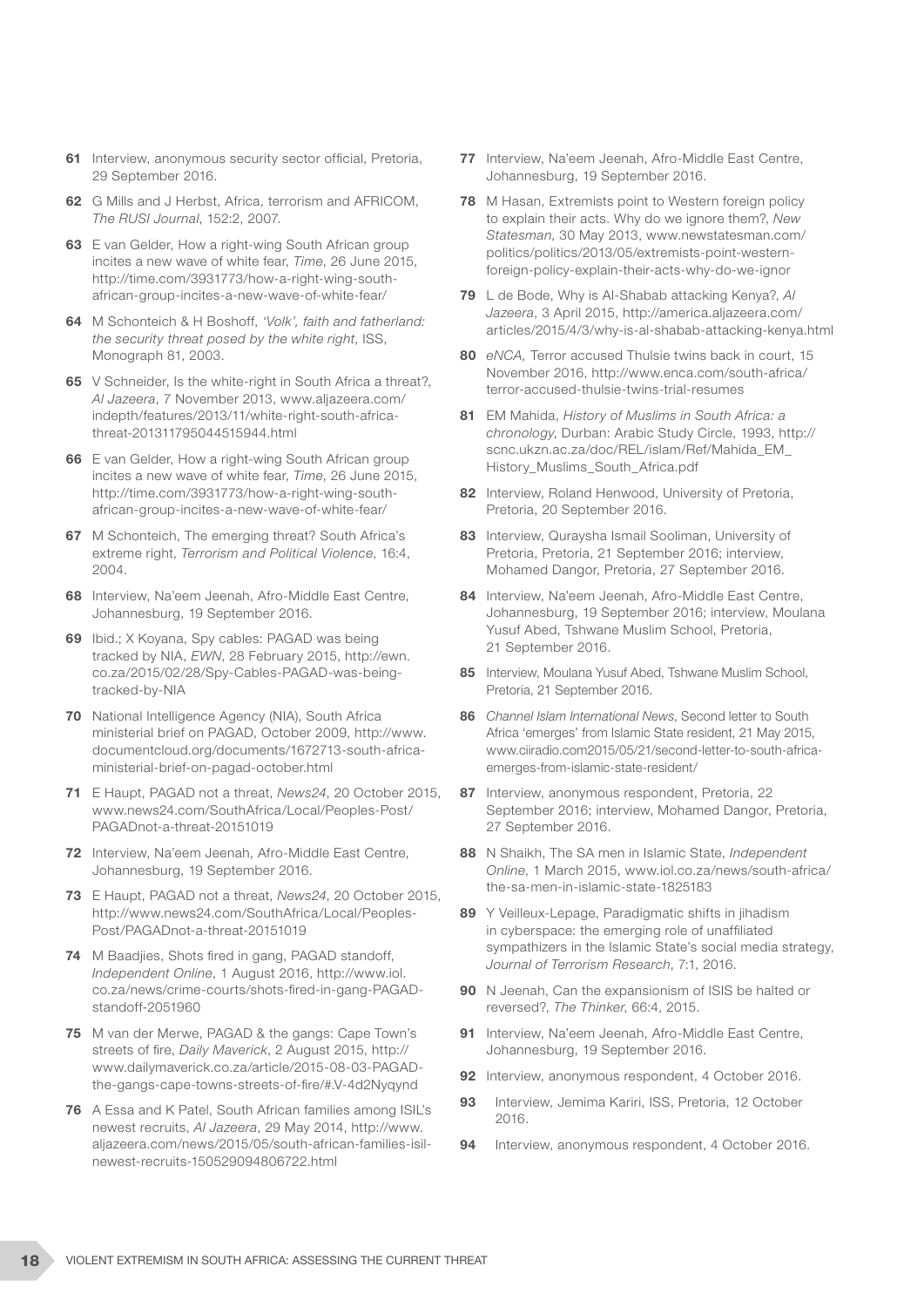- **95** Interview, Moulana Yusuf Abed, Tshwane Muslim School, Pretoria, 21 September 2016.
- 96 Department of International Relations and Cooperation (DIRCO), Government displeased with the manner in which the alerts about South Africa were handled, Media Statement, 8 June 2016, http://www.dirco.gov.za/ docs/2016/alerts0608.htm
- 97 Interview, Mohamed Dangor, Pretoria, 27 September 2016.
- 98 N Jeenah, Can the expansionism of ISIS be halted or reversed?, *The Thinker*, 66: 4, 2015.
- 99 Ibid.
- 100 R Cachalia, U Salifu and I Ndungu, The dynamics of youth radicalisation in Africa, ISS, Paper 296, August 2016, https://issafrica.org/research/papers/thedynamics-of-youth-radicalisation-in-africa-reviewing-thecurrent-evidence
- 101 From anonymous interviews with leaders of various youth branches of political organisations.
- 102 M Merten, The great reversal: Stats SA claims black youth are less skilled than their parents, *Daily Maverick*, 18 April 2016, www.dailymaverick.co.za/article/2016-04- 18-the-great-reversal-stats-sa-claims-black-youth-areless-skilled-than-their-parents/#.WBNKleF97LY
- 103 L Lancaster. At the heart of discontent: measuring public violence in South Africa, ISS, Paper 292, 6 June 2016, https://www.issafrica.org/research/papers/at-the-heartof-discontent-measuring-public-violence-in-south-africa
- 104 Interview, Roland Henwood, University of Pretoria, Pretoria, 20 September 2016, and various anonymous interviews.
- 105 S Peters, Petrol bomb found at UKZN SRC building, *Independent Online*, 7 October 2016, www.iol.co.za/ dailynews/news/petrol-bomb-found-at-ukzn-srcbuilding-2077297
- 106 Anonymous interviews with government officials.
- 107 R Cachalia, U Salifu and I Ndungu, The dynamics of youth radicalisation in Africa, ISS, Paper 296, August 2016, https://issafrica.org/research/papers/thedynamics-of-youth-radicalisation-in-africa-reviewing-thecurrent-evidence
- 108 B Maharaj, Anti-Indian statements are racism of the worst order, Daily Maverick, 15 November 2015, http://www.dailymaverick.co.za/opinionista/2015-11- 15-anti-indian-statements-are-racism-of-the-worstorder/#.V\_40XNyqync
- 109 J Jansen, Why is the proposal to build a mosque enraging residents of Valhalla?, *Rand Daily Mail*, 28 April 2016, http://www.rdm.co.za/lifestyle/2016/04/28/whyis-the-proposal-to-build-a-mosque-enraging-residentsof-valhalla
- 110 Ibid.
- 111 *Daily Maverick*, Apology to Farhad and Junaid Dockrat and our readers, 19 June 2013, http://www. dailymaverick.co.za/article/2013-06-19-apologyto-farhad-and-junaid-dockrat-and-our-readers/#. WBH5G9yqynf
- 112 A confidential affidavit detailing the incident was made available to the ISS for use in this study.